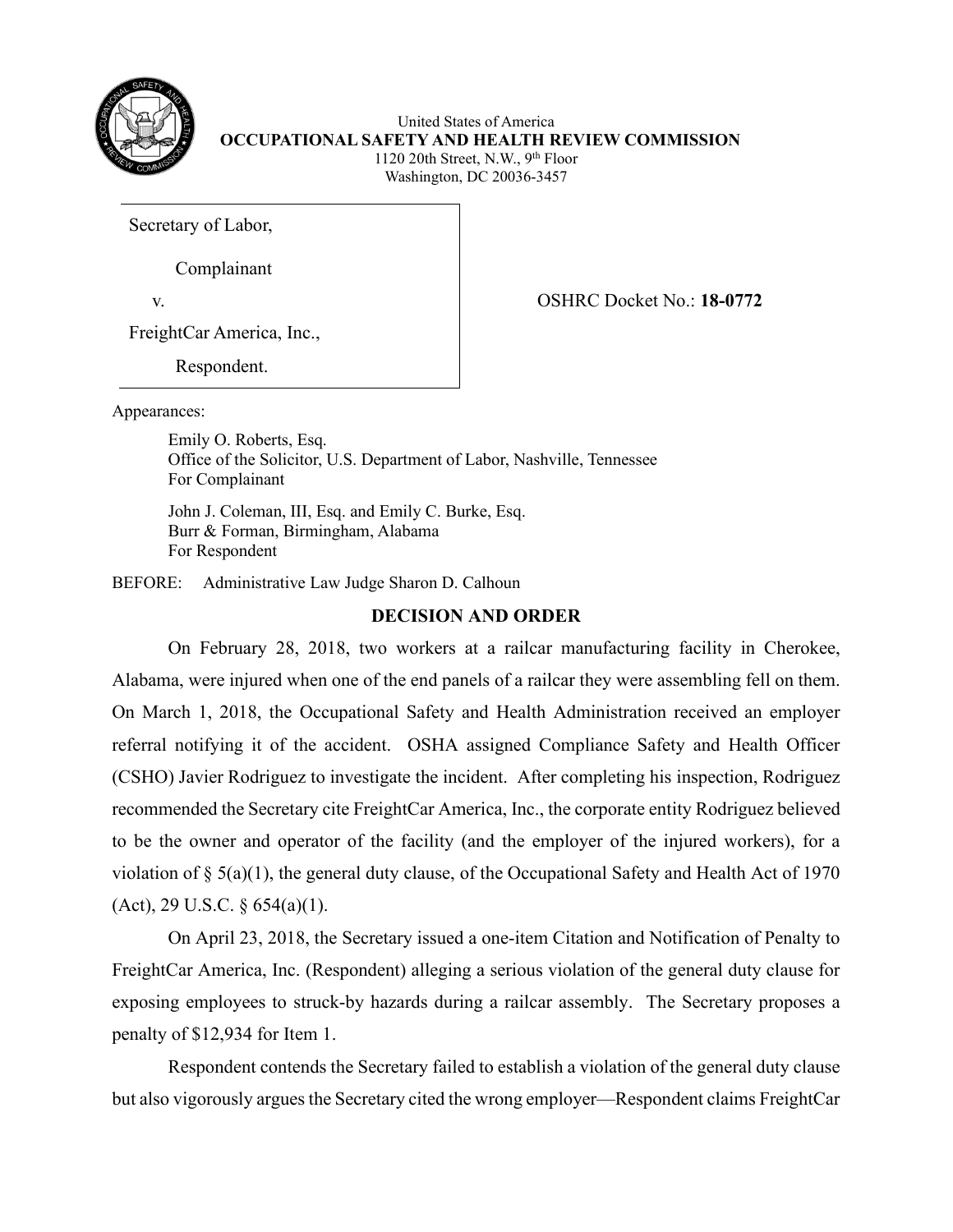Alabama, LLC, not FreightCar America, Inc., owns and operates the facility and urges the Court to vacate the Citation because it is not the employer of the affected employees.

For the reasons that follow, the Court finds the Secretary properly cited Respondent FreightCar America, Inc. as the employer of the affected employees at the cited facility. The Court finds, however, the Secretary failed to establish the condition, as described in the Citation, presented a hazard. Accordingly, the Court **VACATES** Item 1 of the Citation.

### **JURISDICTION AND COVERAGE**

 Respondent timely contested the Citation on May 9, 2018. The parties stipulate the Commission has jurisdiction over this action and Respondent is a covered employer under the Act (*Joint Prehearing Statement*, ¶¶ D.1-2; Tr. 32). Based on the stipulations and the record evidence, the Court finds the Commission has jurisdiction over this proceeding under  $\S$  10(c) of the Act and Respondent is a covered employer under  $\S 3(5)$  of the Act.<sup>[2](#page-1-0)</sup>

### **BACKGROUND**

At the manufacturing facility commonly referred to as the "Shoals facility" (it is near Muscle Shoals, Alabama), located at 1200 Haley Drive in Cherokee, Alabama, workers assemble railcars (Exh. CX-1; Tr. 56). At the assembly area designated Line 4, Position 13 (the assembly area at issue), a four-man crew had been assembling railcars in accordance with a specific product assembly document (PAD) for approximately one month in February 2018 and had assembled about a dozen (Exh. CX-6; Tr. 277, [3](#page-1-1)19, 387).<sup>3</sup> The crew consisted of the Team Lead and Welders #1, #2, and #3. Until February 28, 2018, the railcar assembly had been without incident.

To assemble a railcar, the crew members welded together four panels (also referred to as "walls"), consisting of two sides and two ends, to the floor component of the railcar. Two gantry cranes lifted the 50-foot long sides panels into place, and one overhead crane was used to lift and place the ends, one after the other (Exh. CX-16; Tr. 142, 214, 313, 325-26). The end panels weighed 400 to 500 pounds apiece. The weight was not evenly distributed—the panels were top-

<span id="page-1-0"></span><sup>&</sup>lt;sup>2</sup> In addition to stipulating jurisdiction and coverage, the parties stipulated the following: "The entity cited in the sole citation in this case is FreightCar America, Inc." and "An accident occurred at 1200 Haley Drive, Cherokee, Alabama 35616 ("workplace") on or about February 28, 2018 when the end side of a rail car fell, injuring two hourly employees[.]" (*Joint Prehearing Statement,* ¶¶ D. 3-4)

<span id="page-1-1"></span> $3$  The Team Lead and Welder  $\# 3$  both testified their crew had been working together for about a month and had built a dozen or "well over a dozen" railcars (Tr. 387). The Team Leader stated they built an average of four railcars a day (Tr. 319). No explanation can be found in the record reconciling the evidence that the crew had been building railcars for about a month but had completed only a dozen or so while averaging four railcars a day.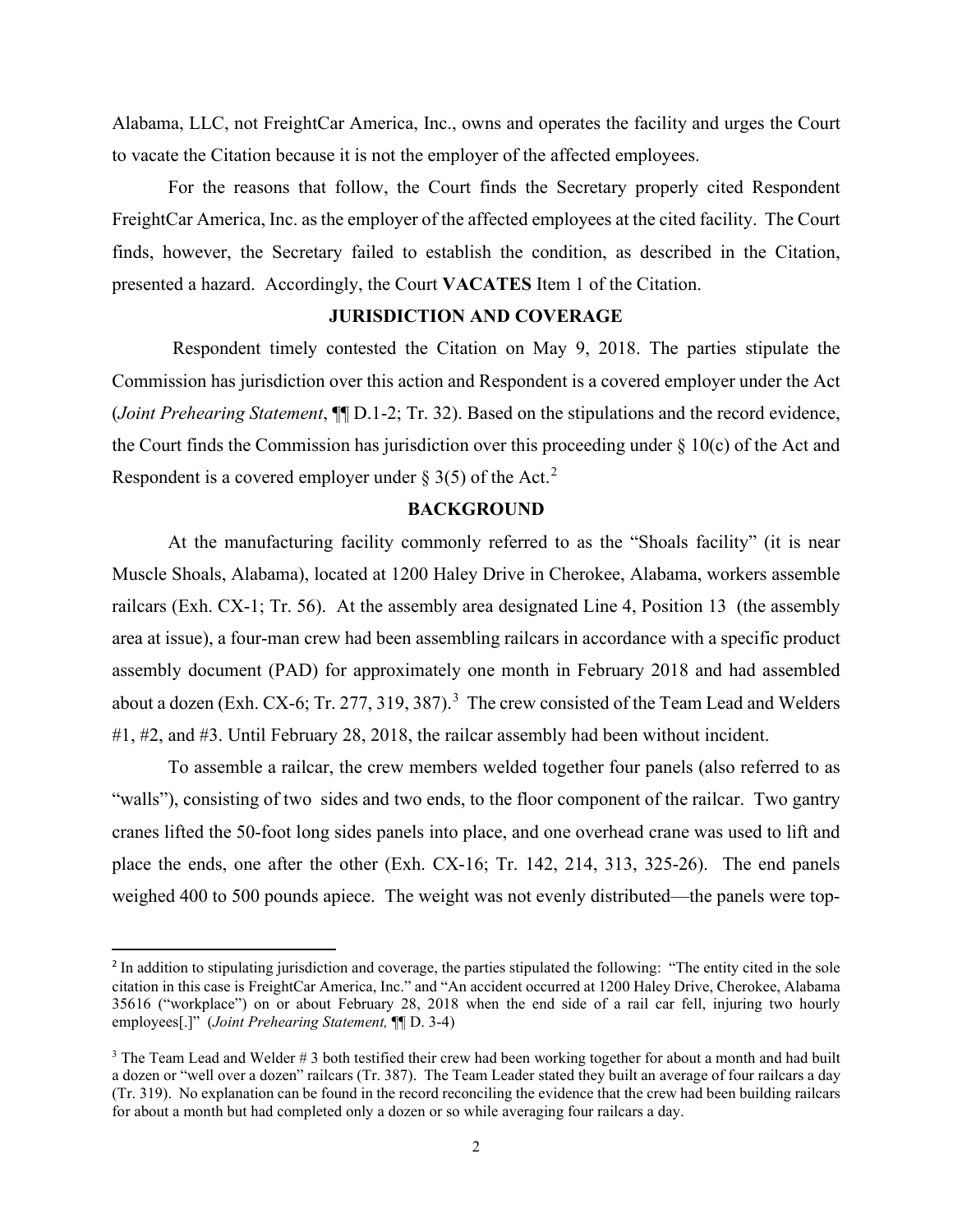heavy (Tr. 137, 271, 320, 391). As each panel was placed the welders inserted large pins at the top of the four corners to secure the panels to each other (Exhs. CX-17, CX-21; Tr. 139-40, 148). Welder #3 explained each pin "is going through a hole on the side sill and then a hole on the end sill as well, all the way through. And then it sets it and holds it in place." (Tr. 384) Until the pins were inserted, the end panels remained attached to the crane with a hookup mechanism, designed "[t]o support the end wall to make sure it doesn't fall." (Exh. CX-19; Tr. 145)

Until shortly before the accident, the welders used four "fit up bolts" to attach the bottoms of each of the end panels to the floor component to aid in aligning the panels for welding (Tr. 141, 143, 147). Welder #3 stated fit up bolts "go on the bottom [of the panels] to fit up the end sill to make sure it's straight and parallel and even with the sides." (Tr. 386) The Team Lead testified use of the bolts "made it easier for the fit up . . . as far as lining up the end to the floor. It had four holes at the bottom securing the ends to the floor. . . . It made our job easier, more efficient and so forth." (Tr. 309-10) The fit up bolts did not provide structural support that would prevent the panels from falling (Exhs. CX-18, RX-22; Tr. 197, 210).

Shortly before the day of the accident, Shoals facility engineer Neil McNeil instructed the crew members to stop using the fit up bolts. The crew members then used a crowbar to align the ends (Tr. 164, 309-11). On February 28, 2018, the four crew members were having trouble aligning the last end panel placed by the crane.<sup>[4](#page-2-0)</sup> The crane had been unhooked from the end panel, and the two pins inserted at the top corners of the end panel provided the only support. To realign the end panel, Welder #1 removed the pins from the corners. Without the support of the crane or the pins, the end panel fell, striking the Team Lead and Welder #2. The Team Lead sustained a fractured knee and a severe laceration above the knee, and Welder #2 sustained broken ribs and a broken leg (Tr. 167, 281-82). The day after the accident, Respondent amended the PAD to include a new instruction: "ALL WORK IN POSITION MUST BE COMPLETE PRIOR TO UNHOOKING CRANE/GANTRY FROM ENDS AND SIDES." (Exh. CX-62, p. 2) (emphasis in original $)^5$  $)^5$ 

<span id="page-2-0"></span><sup>4</sup> The Team Leader testified the problem was not alignment of the end panel, but that the panel was bowed. Whether the problem was alignment or bowing, it was the reason Welder #1 removed the pins (Tr. 311).

<span id="page-2-1"></span><sup>&</sup>lt;sup>5</sup> In the Citation, the Secretary proposed this instruction as a feasible means to eliminate or materially reduce the hazard, along with another instruction from the PAD: "Locate Corner Connection . . . on Side Assembly . . . with Retainer Pin and weld as shown." (*Id.*) In other words, insert the pins at the top corners of the end panel.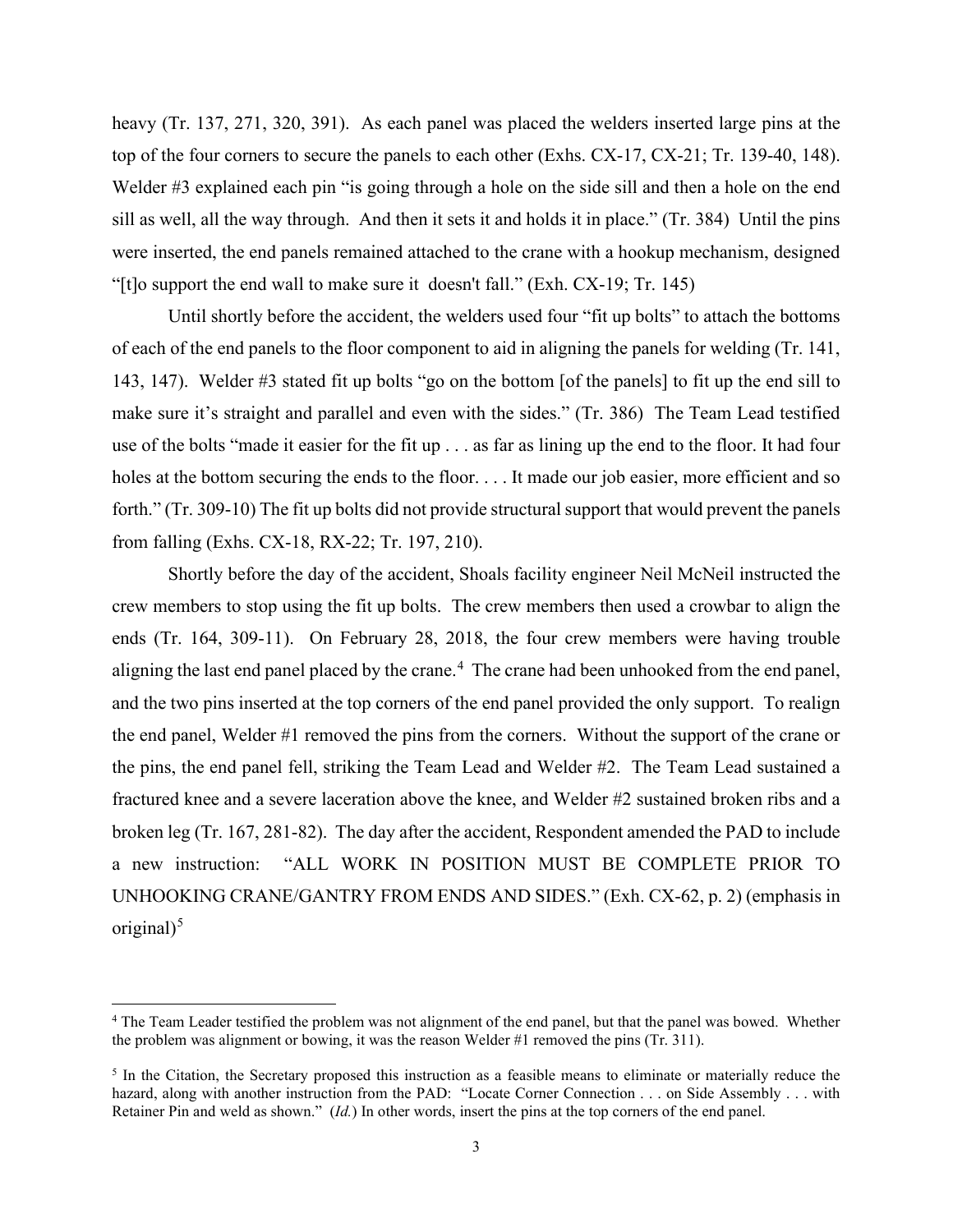In response to Respondent's referral report of a work-related accident, CSHO Javier Rodriguez visited the facility on March 7 and March 22, 2018, and conducted an inspection, including taking photographs, interviewing employees, and requesting employer documents (Tr. 111-16). As a result of Rodriguez's inspection, the Secretary issued a Citation to FreightCar America, Inc. on April 23, 2018.

## **WAS RESPONDENT THE EMPLOYER OF THE AFFECTED EMPLOYEES?**

The Secretary cited "FreightCar America, Inc." as the employer of the affected employees. Respondent contends "FreightCar Alabama, LLC" is the correct employer, and so the Citation issued to FreightCar America, Inc. should be dismissed.<sup>[6](#page-3-0)</sup> It is the Secretary's burden to establish FreightCar America, Inc. is the properly cited employer in this proceeding.

Only an "employer" may be cited for a violation of the Act, *see* 29 U.S.C. § 658(a), and the Secretary has the burden of proving that a cited respondent is the employer of the affected workers at the site.

*Allstate Painting & Contracting Co*., Nos. 97-1631 & 97-1727, 2005 WL 682104, at \*2 (OSHRC March 15, 2005) (consolidated).

The Secretary believes this issue should be analyzed using the Supreme Court's *Darden* test, set out in *Nationwide Mutual Insurance Company v. Darden*, 503 U.S. 316, 323 (1992) (Looking to "the hiring party's right to control the manner and means by which the product [was]

(Exh. J-1)

<span id="page-3-0"></span><sup>&</sup>lt;sup>6</sup> On May 24, 2018, the Secretary issued another Citation and Notification of Penalty to Respondent, alleging a serious violation of the general duty clause occurred at the Shoals facility on April 2, 2018, due to employee exposure to slip and fall hazards. Respondent timely contest the Citation and again argues it is not the employer of the exposed employees. That case (Docket No. 18-0970) was also assigned to the Court but, the cases were not consolidated for hearing. The Court held a hearing in the present case (Docket No. 18-0772) on February 8 and March 14, 2019, and a hearing in Docket No. 18-0970 on March 14 and 15, 2019. On March 6, 2019, the parties submitted a joint stipulation:

The Complainant and Respondent in the above captioned matter stipulate that the evidence admitted at the hearing in OSHRC Docket No. 18-0772 pertaining to the issue of whether FreightCar America, Inc. is the properly cited employer may be considered in OSHRC Docket No. 18-0970; and the evidence admitted on that issue at the hearing in OSHRC Docket No. 18-0970 may be considered in OSHRC Docket No. 18-0772. The parties have agreed that the proof on this specific issue may be considered in both cases in the interest of judicial economy and ask that the Administrative Law Judge accept this joint stipulation.

The Court accepted the joint stipulation and has considered evidence from the records in both cases regarding the issue of whether the Secretary properly cited Respondent as the employer of the affected employees. Citations to the transcript and exhibits in Docket No. 18-0970 will be preceded by "No. 18-0970." Citations without a designated docket number are from this proceeding, Docket No. 18-0772.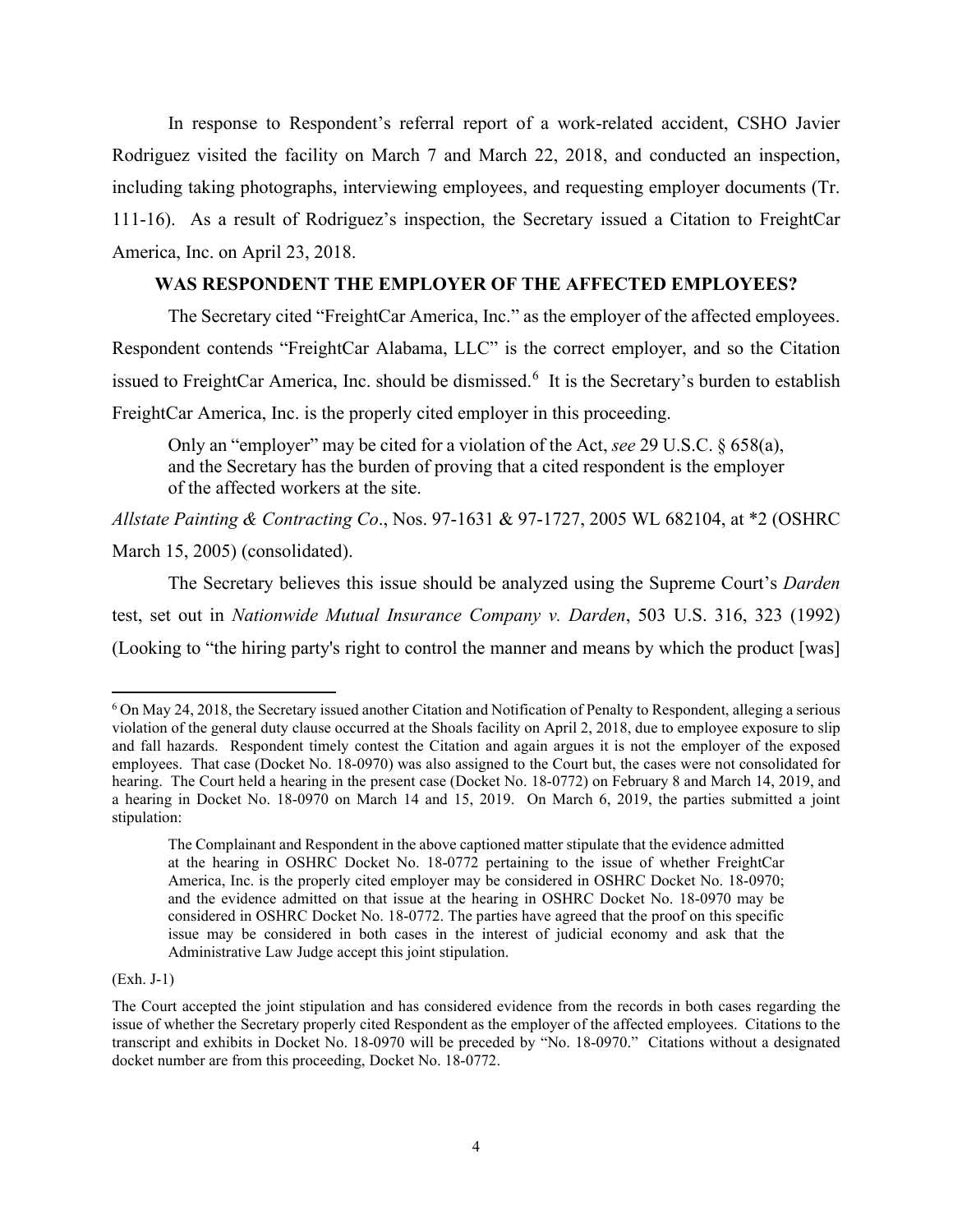accomplished" to determine the employer/employee relationship). Respondent claims it is not the employer of the affected employees based on an almost 30-year old unreviewed ALJ decision that addresses the issue of limited liability. *Hills Department Stores, Inc.,* No. 89-1807, 1990 WL 146495, at \*2 (OSHRC Sept. 12, 1990) ("Under the doctrine of limited liability, recourse is against the corporation itself, not against its parent company or shareholders. Generally, a parent is not liable for the acts of its subsidiary.").<sup>[7](#page-4-0)</sup>

The Court finds the Secretary has established he properly cited Respondent FreightCar America, Inc. as the employer of the affected employees. The testimony of the witnesses and the documentary evidence demonstrate FreightCar America, Inc. exercised substantial control over the Shoals facility sufficient to qualify it as the employer of the affected employees.

# *Testimony of CSHO Javier Rodriguez and Documentary Evidence*

CSHO Rodriguez testified that when an employer calls in to report an accident, OSHA's duty officer takes "all the information directly from the caller and input[s] that information into a system[.] . . . We take exactly what the employer tells us that happened. And then, when that is assigned to a compliance officer, the compliance officer is to do the investigation." (Tr. 95-96) On March 1, 2018, OSHA's duty officer received a telephone call from management official "Fred Parson," who identified the "Establishment Name" of the accident site at 1200 Haley Drive in Cherokee, Alabama, as "FreightCar America, Inc." (Exh. C-8) As part of OSHA's standard procedure, Rodriguez conducted a business entity search on the Alabama Secretary of State's website (which he referred to as the "database") (Tr. 122-23). The Alabama Secretary of State's website has an entry for "FreightCar Alabama, LLC" with the following pertinent information:

 Principal Address: Two North Riverside Plaza Ste. 1300, Chicago, IL 60606 Status: Exists

<span id="page-4-0"></span><sup>7</sup> The Court is of the opinion this issue would best be analyzed under the single employer test, as set out in *Southern Scrap Materials Co., Inc.,* No. 94-3393, 2011 WL 4634275, at \*34 (OSHRC Sept. 28, 2011) ("Under Commission precedent, the factors relevant to determining whether separate entities are regarded as a single employer include whether they share a common worksite, are interrelated and integrated with respect to operations and safety and health matters, and share a common president, management, supervision, or ownership."). Under that test, the Court would find FreightCar America, Inc. and FreightCar Alabama, LLC constitute a single employer—the entities share a common worksite (the Chicago headquarters) (Exhs. CX-1  $\&$  CX-2); Shoals facility management employees used the names of the two entities and their variations interchangeably and pay statements for its employees are issued through the Chicago headquarters, among other interrelated operations (Exhs. CX-5, RX-13, RX-15; No. 18- 0970, Exhs. RX-7, RX-8, RX-18); and the entities share at least a common corporate director of EHS, Fred Pearson, who is located at the Shoals facility but is responsible for FreightCar facilities in other cities (Tr. 369-70). Neither party argued or briefed the single employer test.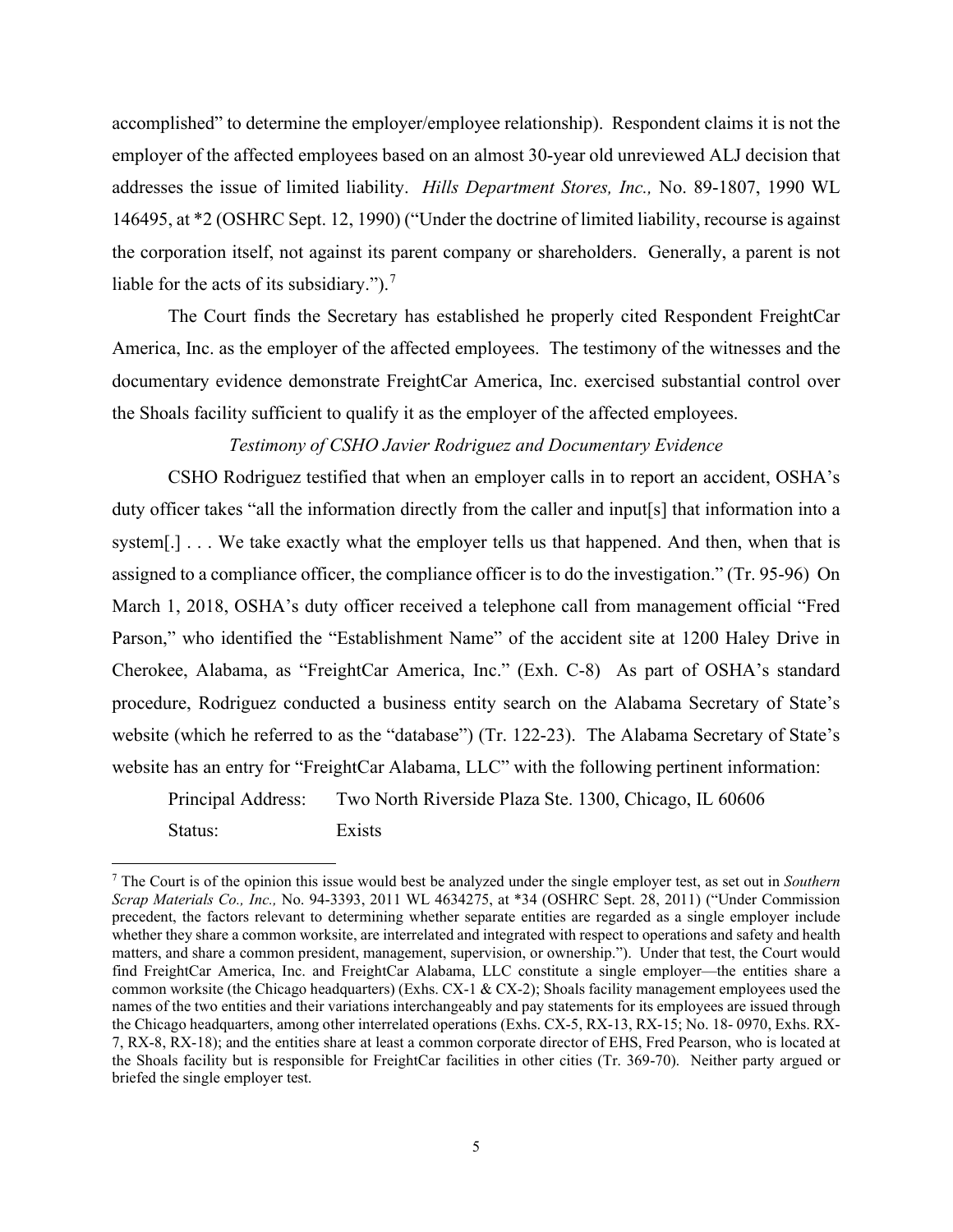Formation Date: 2-8-2013

Reporting Address: 1200 Haley Dr., Cherokee AL 35616-5369

(Exh. CX-2). In its *Corporate Disclosure Statement*, Respondent stated FreightCar Alabama, LLC is one of several of its "[a]ffiliates and/or subsidiaries."

 CSHO Rodriguez met with environmental health and safety (EHS) management employees Fred Pearson and Scott Tittle when he visited the Shoals facility on March 7 and 22 (Tr. 113, 118). He later called Pearson to clarify the correct employer name for the facility.

I asked [Pearson] about . . . the legal name of the company because . . . I went through the . . . database and I found the Alabama Secretary, I found "FreightCar Alabama, LLC," and I also found "FreightCar America, Inc." So I remember specifically asking, look, I'm confused, which one it is. Could you get with your - somebody in your legal department and just get back with me. He says, okay. And that's what happened. . . . I can't remember if I called him back the next day or -- or two days after or he called me back and he said, look, as far as I know, it's "FreightCar America, Inc." So that's how it was entered.

(Tr. 121)

 CSHO Rodriguez also looked at the website of FreightCar America, Inc. (Tr. 125). Small print at the bottom of the website states, "All content is © 2018 FreightCar America, Inc." (Exh. CX-1) Under "Locations," the website lists five cities and the designated functions of their facilities for FreightCar America, Inc.:

Chicago: Headquarters Muscle Shoals: Manufacturing Roanoke: Manufacturing Johnstown: Parts Nebraska: Parts

(*Id.*).

The address for the Chicago headquarters of FreightCar America, Inc. is 2 North Riverside Plaza, Suite 1300, Chicago Ill. 60606, which is the same address listed for FreightCar Alabama, LLC on Alabama's Secretary of State website. The text for the Muscle Shoals facility states, "Opened in 2008 and located in the Shoals region of Alabama, this state-of-the-art production facility was designed to build a wide variety of railcar types. FreightCar commenced operations in February 2013, subleasing 25% of the plant from Navistar. In February 2018, FreightCar announced the acquisition of Navistar's assets and is now the sole tenant of the 2.2-million-squarefoot facility." (*Id.*)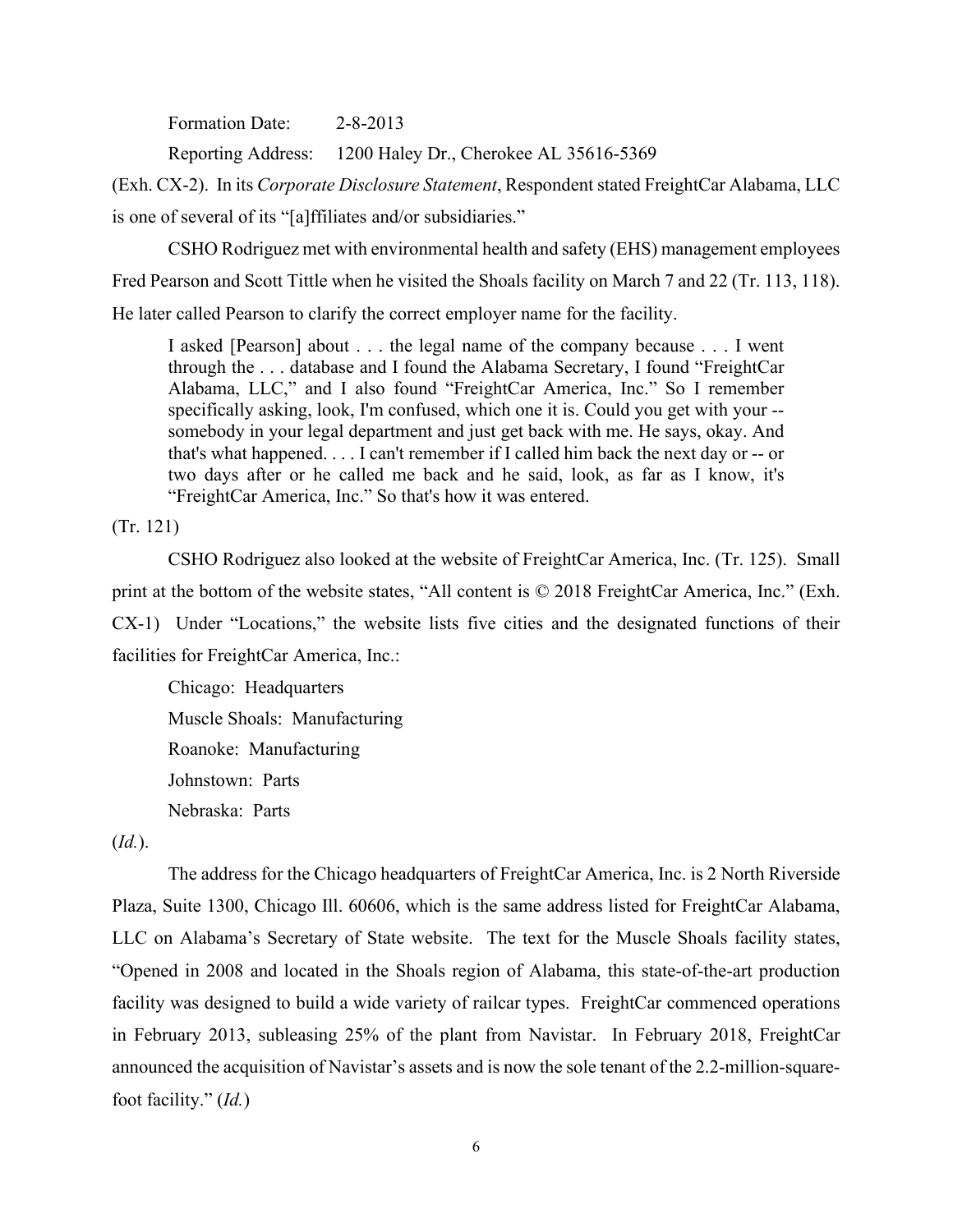The *Employer's First Report of Injury* required by the State of Alabama was filed in the name of FreightCar America, Inc. The Employer Identification Number (EIN) used on that form is different from the EIN for FreightCar Alabama, LLC that Respondent provided to CSHO Rodriguez (Tr. 106, 364).

As part of his inspection, CSHO Rodriguez requested several documents from Respondent, including its OSHA 300 logs. (Tr. 100-02). Respondent provided CSHO Rodriguez with a copy of the facility's *OSHA's Form 300A, Summary of Work-Related Injuries and Illnesses* for the years 2015 through 2018. The front page of the summary for each year features a box in which the employer enters "Establishment Information." Written above the signature line is: "*Knowingly falsifying this document may result in a fine.* I certify that I have examined this document and that to the best of my knowledge the entries are true, accurate, and complete." (Exh. CX-5, p. 1) (emphasis in original) In 2015, the entry next to "Your establishment name," is "FREIGHTCAR AMERICA, INC." The bottom of the "Establishment Information" box is illegibly signed and dated 1-8-16 by someone who listed his or her title as "GEN MANAGER." (*Id.*)

For 2016, "Your establishment name" is entered as "FreightCar America – Shoals" by someone with the title "VP" (again with an illegible signature) and is dated 1/30/17 (Exh. CX-5, p. 5). Despite the Summary page for 2016 stating the establishment is "FreightCar America – Shoals," two of the log pages for 2016 list the establishment name as "FreightCar Alabama, LLC" (Exh. CX-5, pp. 6-7) For 2017, "Your establishment name" is "FreightCar America" (no "Inc."). It is signed illegibly by someone who lists his or her title as "VP Ops," and is dated 1/29/18 (Exh. CX-5, p. 8). There is no summary page with a signature line for 2018, but the single log page provided for that year lists the "Establishment name" as "FreightCar America." (Exh. CX-5; p. 14).

 Respondent also provided CSHO Rodriguez with a copy of its *Incident Report* for the February 28, 2018, accident (Tr. 125-26). It bears the "FreightCar America" logo and is titled *FCA Shoals Incident Report.* The five handwritten witness statements are on forms headed "FreightCar America, Inc. Statement of Witness." (Exh. CX-7) The Shoal's facility PAD showing how to assemble the railcars on Line 4 is marked "FreightCar America." (Exh. CX-6).

CSHO Rodriguez interviewed the Team Lead, writing his questions and the Team Lead's answers on a standard OSHA witness statement form. The Team Lead signed and initialed the form. When asked for his employer's name, the Team Lead stated, "FreightCar America." (Exh.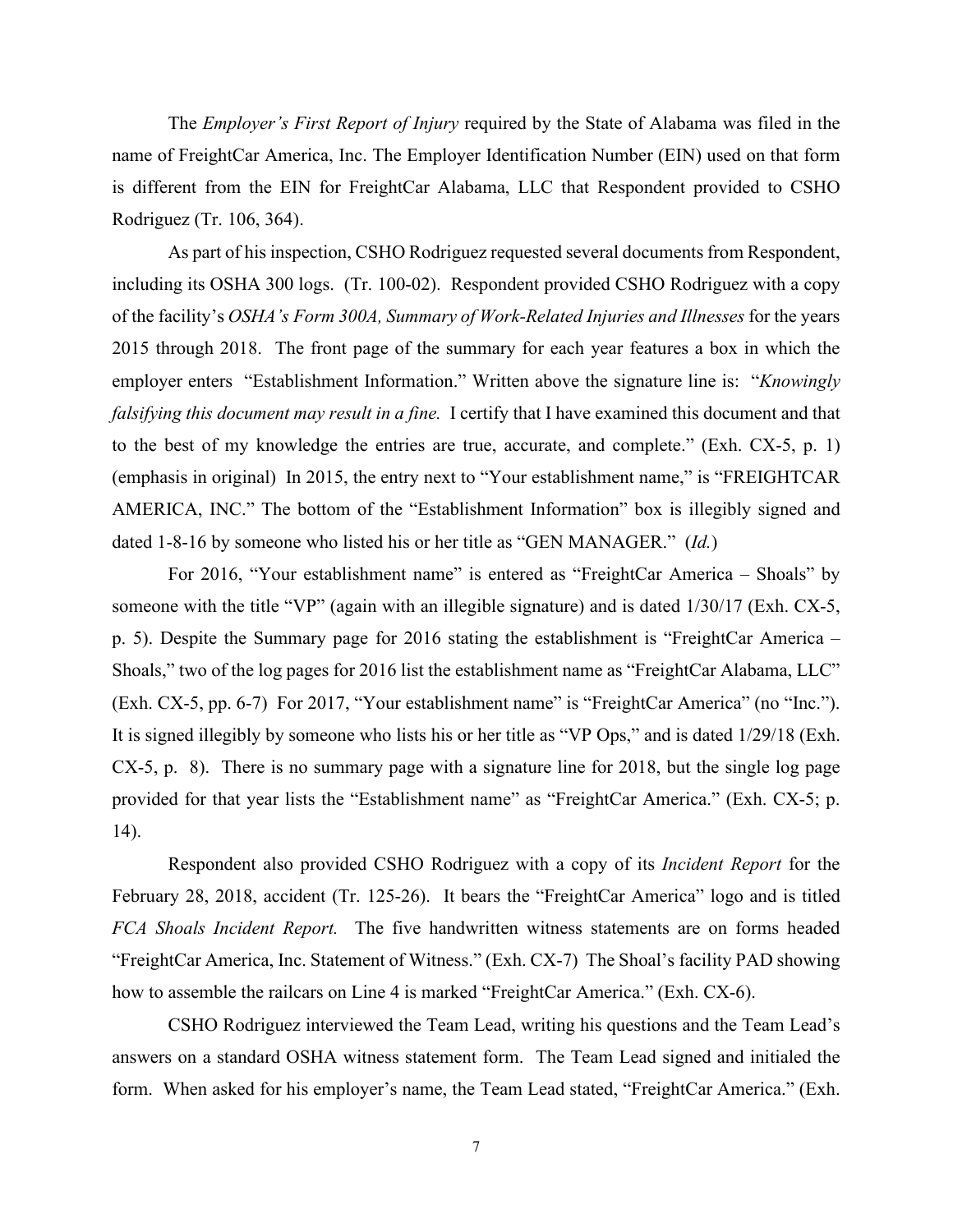CX-22) Respondent submitted the Team Lead's W-2 form for 2017, which states his employer is FreightCar Alabama, LLC and gives its address as 129 Industrial Park Rd., Johnston PA 15909 (Exh. RX-12). Respondent also submitted an earning statement from 2018 for the Team Lead, which states his employer is FreightCar Alabama, LLC but gives its address as 2 N Riverside PLZ, Ste 1300, Chicago IL 60606, the shared address for FreightCar America, Inc. (Exh. RX-13).

 Respondent adduced several documents through Cris Stephenson, HR manager for the Shoals facility (Tr. 339), including three W-2 forms for employees naming their employer as FreightCar Alabama, LLC and giving the Johnstown, Pennsylvania address (Exhs. RX-14, RX-16, and RX-17). Exhibit RX-15 is an earning statement for an employee employed by FreightCar Alabama, LLC but showing the Chicago address. Respondent also adduced an NLRB *Stipulated Election Agreement* between the International Association of Sheet Metal Air Rail Transportation Workers (SMART) and "FreightCar Alabama, LLC, a Subsidiary of FreightCar America, Inc.," dated May 22, 2018, a month after the Secretary issued the Citation in this proceeding (Exh. RX-3). In Docket No. 18-0970, the Secretary submitted through CSHO Rodriguez a client service agreement between Lyons HR, Inc. (a temporary staffing agency) and "FreightCar America – Shoals Facility," dated April 5, 2017 (No. 18-0970, Exh. CX-5, p. 4; No. 18-0970, Tr. 58). Pay statements for Shoals facility employees show their employer to be FreightCar Alabama, LLC but are paid from the Chicago headquarters address of FreightCar America, Inc. (No. 18-0970, Exhs. RX-7, RX-8, RX-18).

CSHO Rodriguez was also the investigating CSHO in Docket No. 18-0970 and testified in that proceeding. During cross-examination, Respondent's counsel read from Rodriquez's deposition testimony (No. 18-0970, RX-23, p. 27).

"QUESTION: Let's assume for a second that this individual was not -- was -- and then I say have -- was an employee of Lyons. No question about that. But that the facility you inspected was neither not operated by FreightCar America, Inc. and that the employees onsite were not directed by FreightCar America, Inc., that they were instead directed by Rodriguez Cars Inc.? ANSWER: Okay. QUESTION: Would you agree with me that the citation against FreightCar America, Inc., if that were true, should be dismissed? ANSWER: If we are assuming, yes. QUESTION: Right. We're assuming. ANSWER: Yes."

(No. 18-1970, Tr. 81-82)

CSHO Rodriguez later clarified his answer.

Q.: So what's your understanding of assuming that for sake of answering those questions?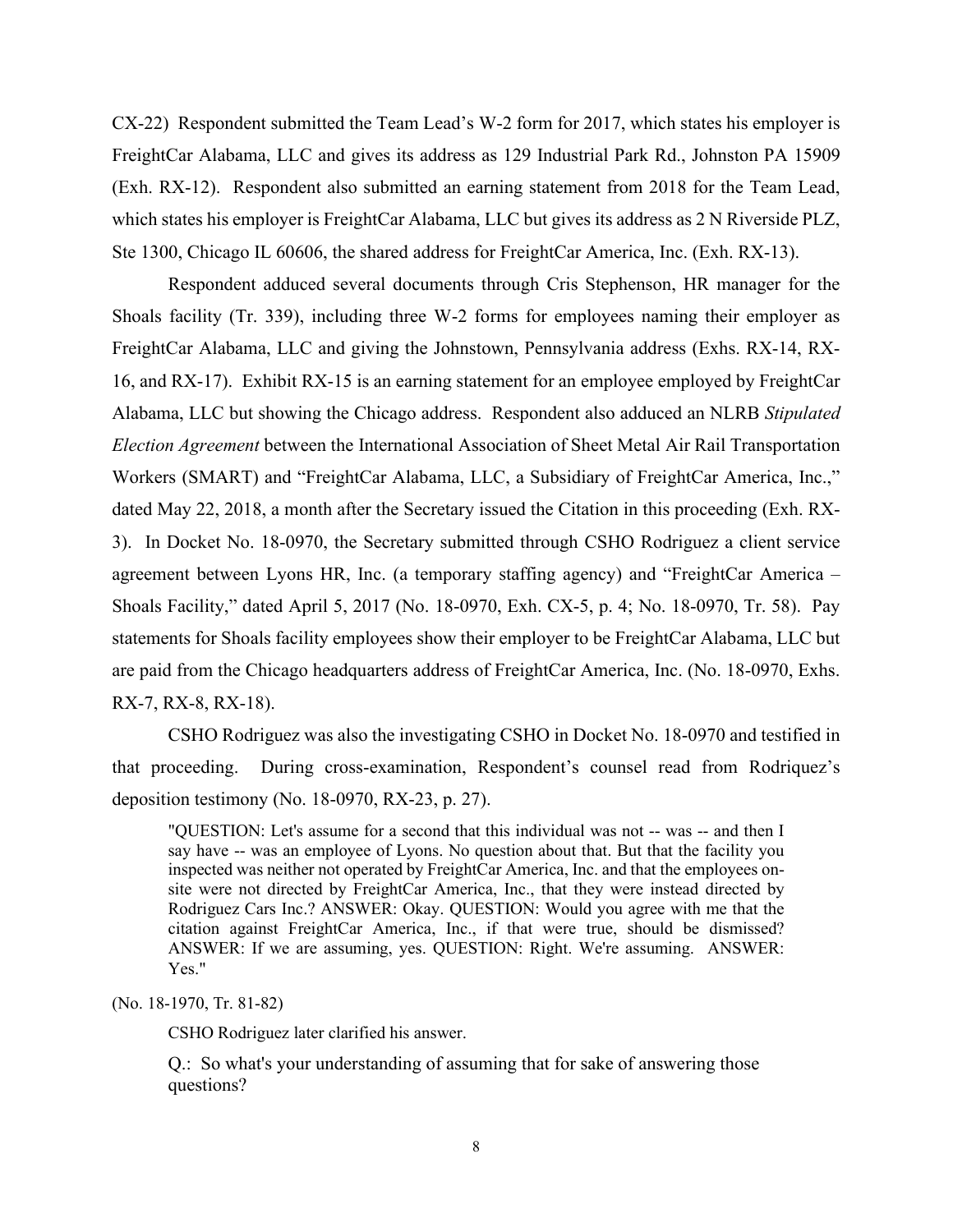CSHO Rodriguez: Like the words say, he's assuming. It's not the real thing. He's assuming.

Q.: So for the sake of the assumption or hypothetical, you agree, but do you, in fact, agree with that FreightCar America, Inc. should be dismissed? . . .

CSHO Rodriguez: No, it should not be dismissed.

(No. 18-0970, Tr. 132-33)

 Respondent argues Rodriguez's deposition testimony "foreclosed contrary evidence," and constitutes an admission by the Secretary that the Citation should be dismissed in this proceeding and in No. 18-0970 (Respondent's brief, p. 14, n. 105). The Court disagrees. As is evident from the deposition excerpt read by Respondent's counsel, as well as CSHO Rodriguez's subsequent clarification, the question posed by Respondent's counsel was clearly hypothetical and Rodriguez's answer is not a binding admission by the Secretary.

Respondent's counsel read another excerpt from Rodriguez's deposition (No. 18-0970,

RX-23, p. 82).

"QUESTION: Okay. Are you aware that FreightCar Alabama, LLC operates the site -- the job site that you inspected in looking into [the injured employee's] accident? ANSWER: Please repeat the question? QUESTION: Are you aware FreightCar Alabama, LLC operates the job site and employs the employees on the site you inspected? ANSWER: Yes."

(No. 18-0970, Tr. 82)

Rodriguez's deposition was taken under Fed. R. Civ. P. 30(b)(6). Respondent interprets his statement as an admission by the Secretary. Rodriguez's statements are not dispositive of the issue since "'the Commission is not bound by the representations or interpretations of OSHA Compliance Officers." *Kaspar Wire Works, Inc. v. Sec'y of Labor*, 268 F.3d 1123, 1128 (D.C. Cir. 2001) (citing *L.R. Wilson & Sons, Inc. v. Donovan*, 685 F.2d 664, 676 (D.C.Cir.1982))

*Testimony of Corporate Director of EHS Fred Pearson*

Fred Pearson testified he has worked for FreightCar Alabama, LLC since September 2017 as its corporate director of EHS (Tr. 44-45). $8$  Pearson's demeanor on the stand was uncomfortable and evasive, and his testimony was notable for its vagueness, lapses in memory, and general lack

<span id="page-8-0"></span><sup>8</sup> In this proceeding, on February 8, 2019, Pearson testified his title was "corporate director of EHS." Five weeks later, on March 15, 2019, he testified in Docket No. 18-0970, without explanation, that his title was "senior director of manufacturing risk." (No. 18-0970, Tr. 180)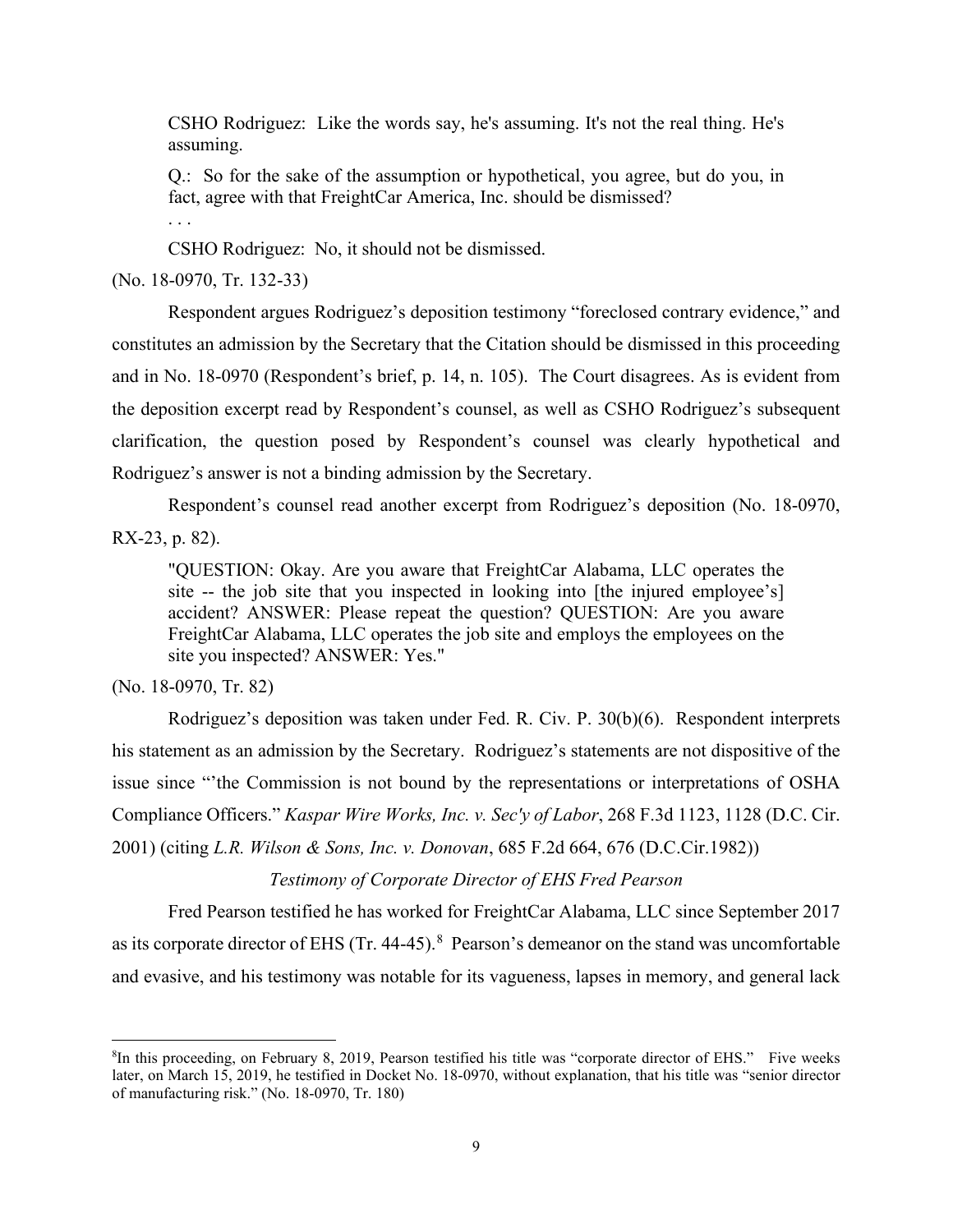of awareness. He testified he believed there is no company name on the Shoal's facility gate when in fact there is a large sign that bears the name "FreightCar America." (Tr. 40; No. 18-0970, Tr. 153, 185). The visitor parking permits provided for the Shoals facility read: "Parking Permit, Visitor. Permit must be displayed at all times. If lost or stolen report to security. FreightCar America." When asked to read the permit aloud, however, Pearson substituted "Alabama" for "America" and had to be corrected by the Secretary's counsel (Tr. 43). He could not remember the company name displayed on his own business card and was reminded it was FreightCar America, Inc. when shown the card he had provided to CSHO Rodriguez during the OSHA inspection (Tr. 47-48). Despite being a corporate officer, Pearson did not know the name or location of FreightCar Alabama, LLC's president (Tr. 59). Pearson was similarly incurious about the relationship between FreightCar America, Inc. and FreightCar Alabama, LLC.

Q.: [Y]ou're claiming that [FreightCar Alabama, LLC] is not associated with FreightCar America?

Pearson: I don't know directly how it's set up to be associated with.

Q.: But you know that it is associated with the FreightCar America, Chicago location?

Pearson: Yes

 $(Tr. 56)^9$  $(Tr. 56)^9$ 

Pearson refused to concede even incidental background information to the Secretary's counsel.

Q.: [T]he Muscle Shoals facility has 2.2 million square feet; is that correct?

Pearson: No.

Q.: No?

Pearson: No.

Q.: How many square feet is it?

Pearson: I don't know the Muscle Shoals facility.

Pearson: I have absolutely no idea.

(No. 18-0970, Tr. 182)

<span id="page-9-0"></span><sup>&</sup>lt;sup>9</sup> In Docket No. 18-0970, this exchange occurred:

Q. Mr. Pearson, you don't deny that FreightCar Alabama, LLC is a fully owned site -- subsidiary of FreightCar America, Inc.?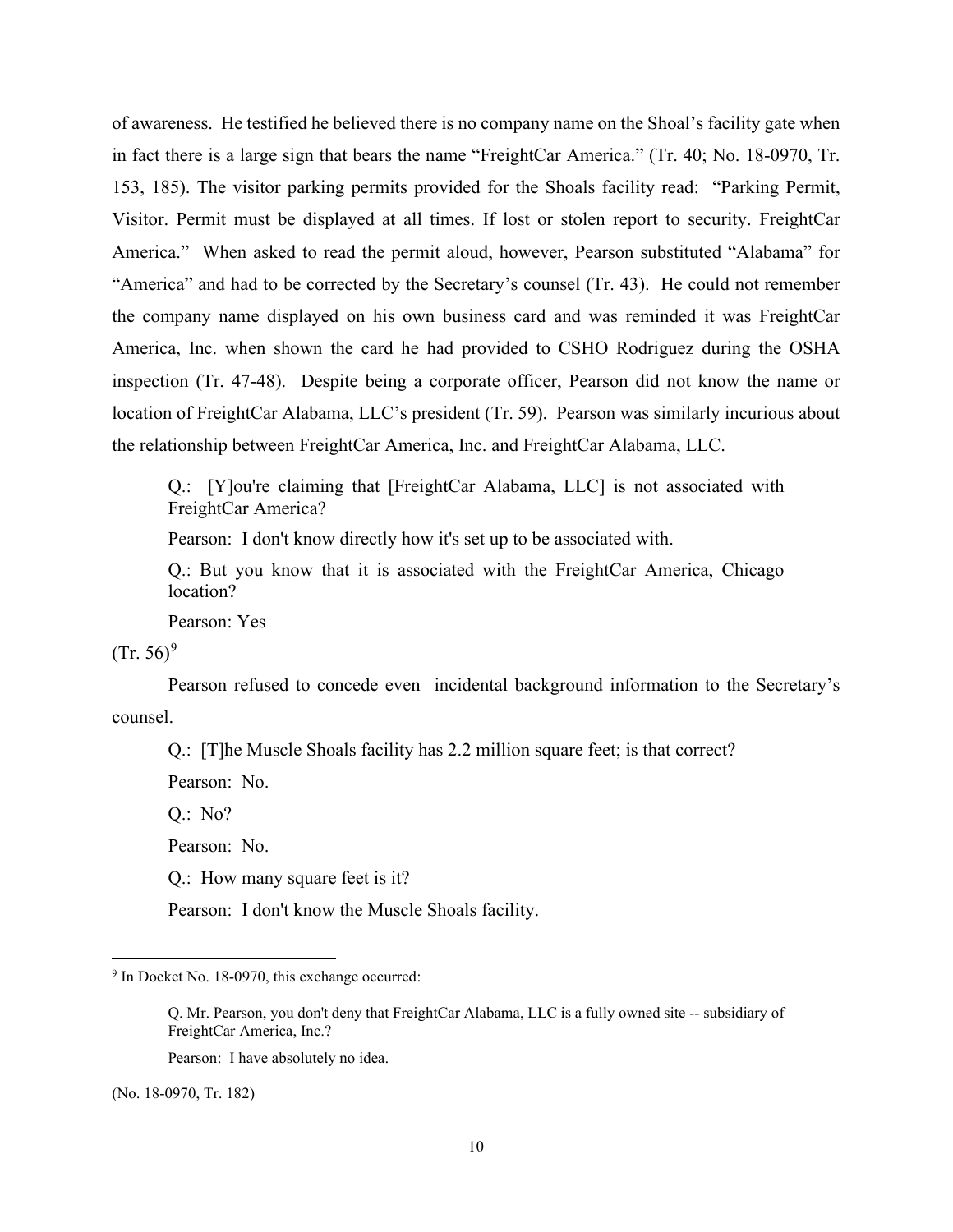Q.: Okay. Is the Cherokee, Alabama facility called the Shoals facility sometimes? Pearson: It's called the Shoals facility.

Q.: Okay. Would that be in reference to the Muscle Shoals we're in right now? Pearson: Not to my knowledge.

(Tr. 56)

Pearson acknowledged he had corporate responsibilities for FreightCar America, Inc. facilities other than the Shoals facility.

Q.: Where are you physically located?

Pearson: I'm officed out of the Shoals facility.

. . .

Q.: And you have some responsibility for other places. Can you remind us where those are?

Pearson: One is in Roanoke, Virginia, one is in Richland, Pennsylvania, one is in Grand Prairie, Nebraska and until recently, one was in Danville, Illinois.

. . .

Q.: How often [do you go] to Roanoke?

Pearson: Quite frequently.

Q.: Once every couple of months, once a month; how often?

Pearson: Once every couple of months.

(Tr. 369-70)

Pearson was vague and forgetful when testifying about the telephone conversation between him and CSHO Rodriguez regarding the proper legal name of the business entity operating the Shoals facility. The first day of the hearing took place less than a year after the February 28, 2018, accident occurred, an event in which Pearson, as corporate director of EHS, was directly involved. He met twice with CSHO Rodriguez during his visits and was in contact with him by telephone. He provided requested documents to OSHA. The Secretary issued the Citation in the name of FreightCar America, Inc. less than two months after the date of the accident. The significance of the correct identity of the actual employer of the affected employees was clear from the outset of this proceeding. Yet Pearson seemed to find the details of his participation in clarifying the issue inconsequential.

Q.: And [you] told the OSHA inspector that FreightCar America, Inc. was the legal name of the company, correct?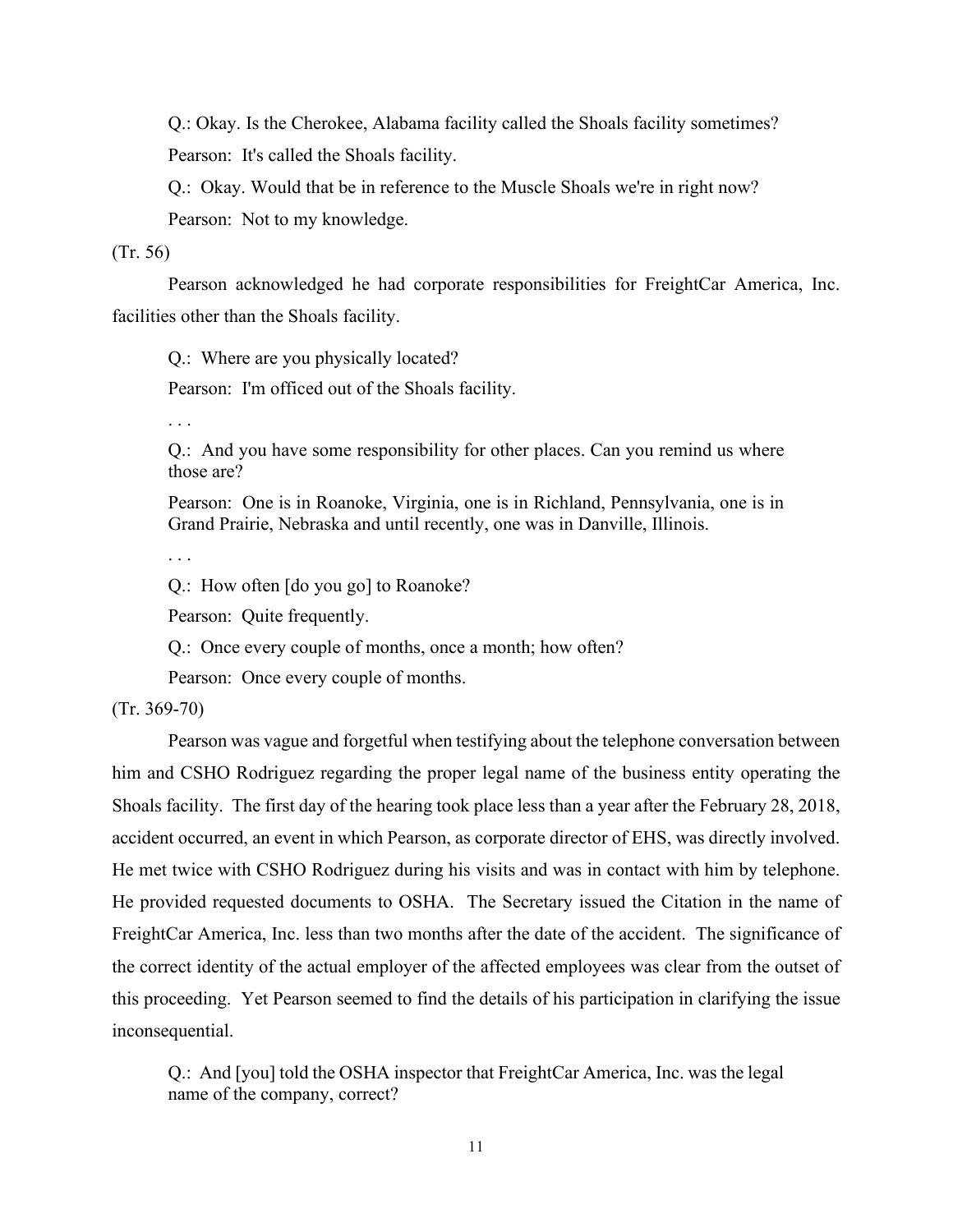Pearson: I told him the parent was FreightCar America, Inc.

. . .

Q.: He actually asked you what the legal name of the company was?

. . .

Pearson: Yes.

Q.: Okay. And that was in a phone call, correct?

Pearson: I don't know.

Q.: Okay. So you recall that he did ask you what the legal name of the company was, but you don't know when that was, or do you?

Pearson: I don't -- I don't know the -- if it was on the phone or in person. I don't know.

. . .

Q.: Do you recall him asking what the legal name of the company was?

. . .

Pearson: Yeah, I vaguely remember. Yes.

Q.: And you had to actually check with somebody, right, before you could get back to him?

Pearson: I had to check with somebody to get the -- there was a number, a  $\Box$ Dun & Bradstreet Number] or something I had to get for him.

Q. Okay. And when you got back to him, you told him it was FreightCar America, Inc., right?

Pearson: I gave him the [Dun & Bradstreet Number] that he had asked for. I think it was a Dun & Bradstreet No. or something like that, he was looking for that, I had to go get from somebody else.

Q.: Okay. So was that a "yes or a no" as still whether when you got back to him, you told him the company's legal name was FreightCar America, Inc.?

Pearson: I don't recollect.

(Tr. 77-80)

He also professed to not "recollect" whether he placed the initial employer referral call to OSHA to notify the agency of a work-related accident (Tr. 368). Pearson did not deny he was the source of the information but engaged in a coy attempt to sidestep the question. Respondent's counsel showed him Exhibit CX-9, a copy of the referral report listing the referral source as "Fred Parson."

Q.: Does any of that information come from you?

Pearson: It appears to be from Fred Parson.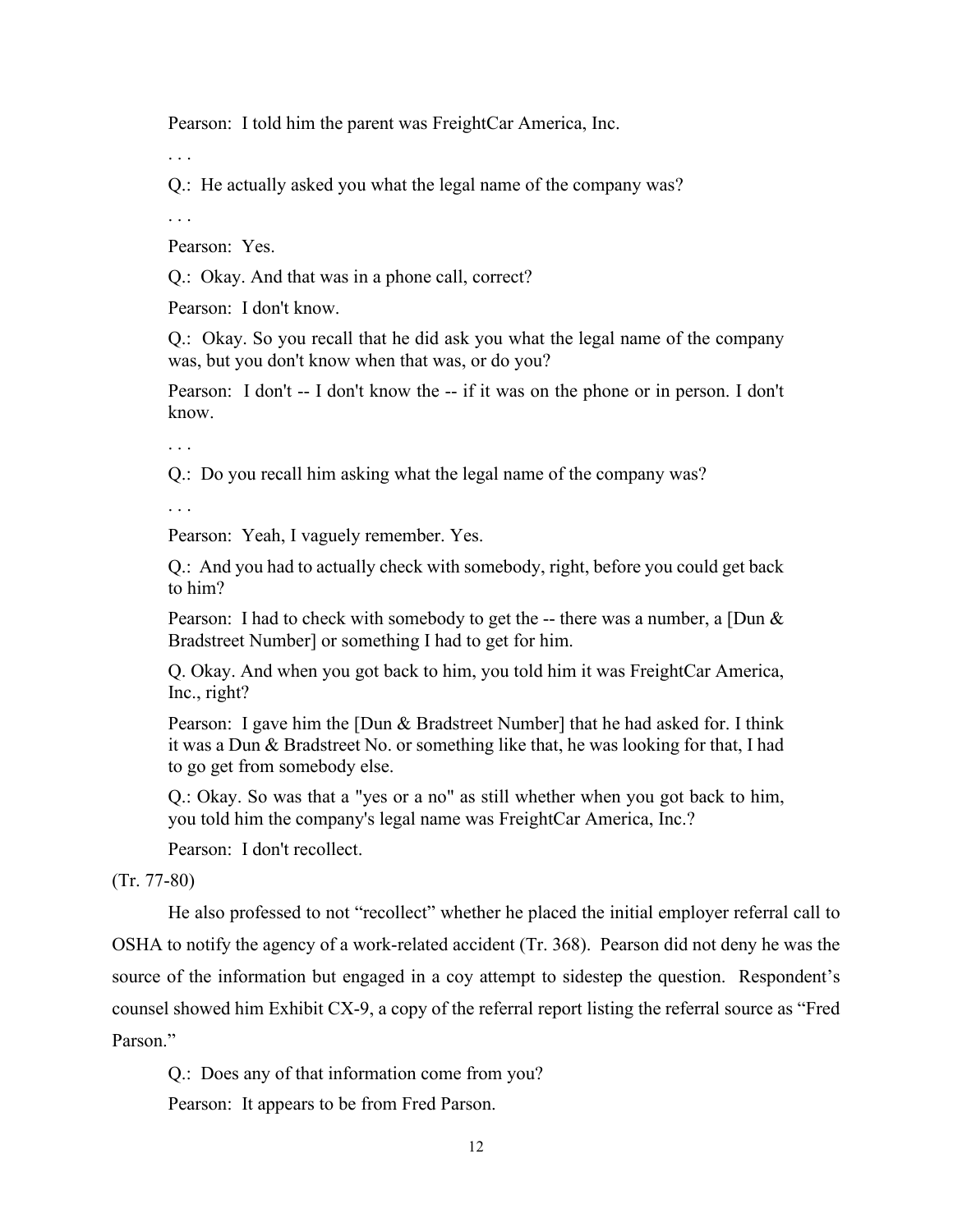Q.: Is that you?

Pearson: No.

(Tr. 369)

## *Testimony and Statements of Employee Witnesses*

The Team Lead identified "FreightCar America" as his employer when giving his signed statement to CSHO Rodriguez (Exh. CX-22). In Docket No. 18-0970, the employee injured in the accident that resulted in that proceeding testified as follows:

Q.: And who's your employer?

Employee: FreightCar Alabama, LLC.

Q.: Does it go by any other names? Do you know?

Employee: The name of -- well, the side and front [of the facility] says FreightCar America.

Q.: What do you know it as?

Employee: FreightCar America.

. . .

Q. Prior to this accident if someone were to ask you who you worked for, who would you say?

Employee: FreightCar America.

(No. 18-0970, Tr. 153)

A former employee of the Shoals facility also testified in Docket No. 18-0970 regarding his employer, requiring some prompting from Respondent's counsel.

Q.: Who do you work for[?]

Former Employee: FreightCar –

Q.: Or who have you worked for? Right now you're unemployed, but who have you worked for in the past?

Former Employee: FreightCar America.

Q.: FreightCar America or FreightCar Alabama?

Former Employee: FreightCar Alabama, LLC.

(No. 18-0970, Tr. 185)

# *Credibility Determination*

CSHO Rodriguez testified he spoke with Pearson by telephone and asked him to verify the identity of the employer at the Shoals facility. A day or two later the men spoke again by telephone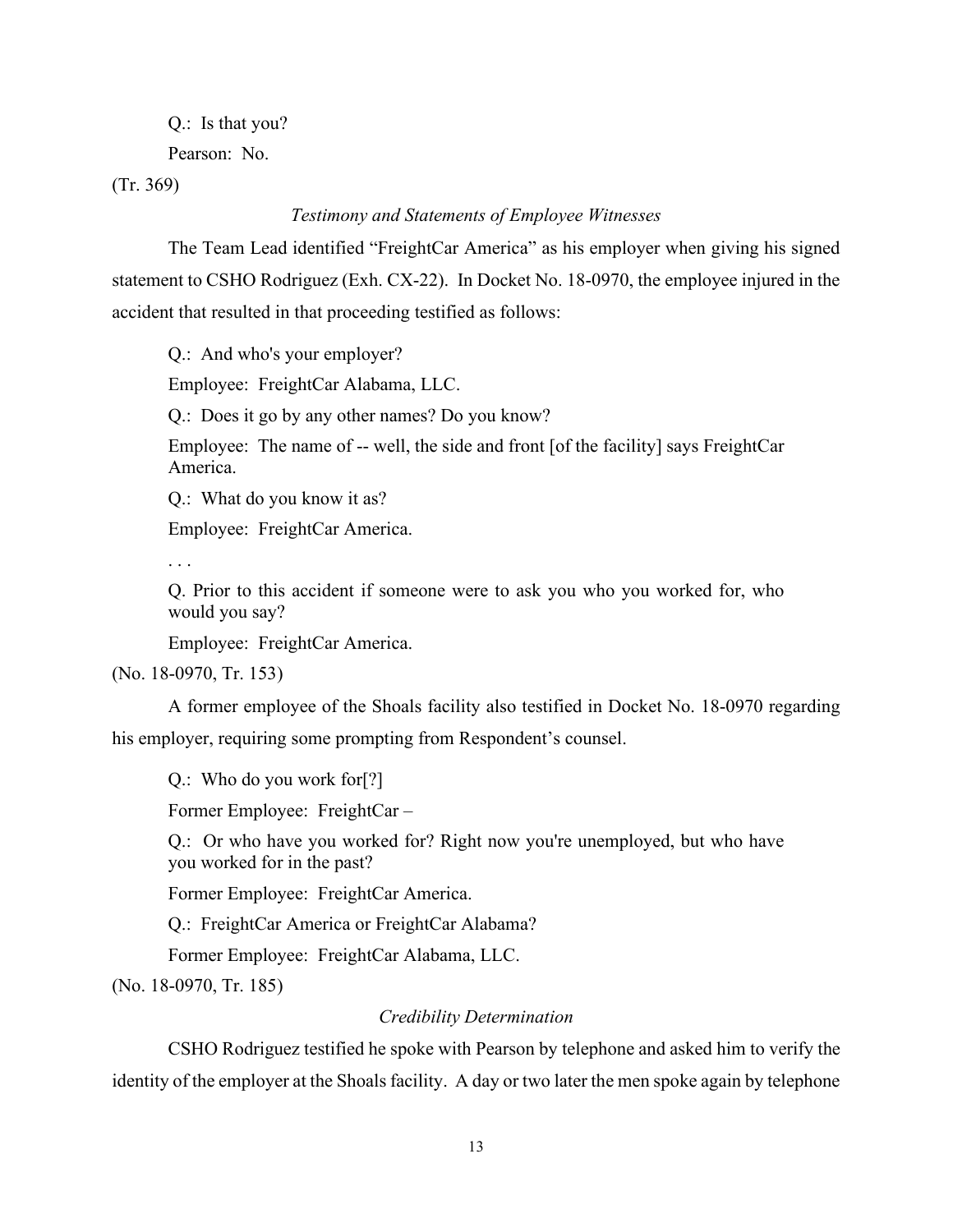and, according to CSHO Rodriguez, Pearson stated, "[A]s far as I know, it's 'FreightCar America, Inc.'" (Tr. 121) Pearson does not deny this statement but claims he does not recollect what he told CSHO Rodriguez.

The Court observed the demeanor of each witness and assessed the consistency and logic of his testimony. CSHO Rodriguez set out his step-by-step process as he attempted to determine the correct employer to cite. His search of the Alabama's Secretary of State website yielded a result indicating FreightCar Alabama, LLC shared a business address as well as a workplace address with FreightCar America, Inc. CSHO Rodriguez consulted with Pearson, his contact at the Shoals facility and a corporate officer, who informed him the correct employer was FreightCar America, Inc. In his testimony, CSHO Rodriguez manifested an earnest attempt to resolve a discrepancy by going directly to a management official who could be expected to have or be able to find the correct information. The Court finds CSHO Rodriguez to be credible on this subject.

On the other hand, Pearson was evasive, vague, and forgetful in his testimony. He displayed little knowledge of his employer's corporate structure and avoided answering questions by either talking about something else or pleading forgetfulness. His testimony appeared rehearsed or coached. The Court accords Pearson's testimony little weight. Furthermore, the Court finds it more likely than not that Pearson called in the referral report on March 1, 2018, to inform OSHA of the work-related accident. CSHO Rodriguez reasonably believed "Parson" was a typographical error for "Pearson." (Tr. 100). Pearson did not directly deny he called in the referral, but stated the information given in the telephone call (including the identification of FreightCar America, Inc. as the employer) "appear[ed] to be from Fred Parson." (Tr. 369) If there were an employee working at the Shoals facility with a name one vowel off from his own name, a witness's normal response would be to explain the situation. Pearson is a management official tasked with overseeing safety issues, and he was one of the two contact people dealing with OSHA. He or Scott Tittle (who called in the referral for the accident in Docket No. 18-0970) are the two people most likely to report a work-related accident to OSHA.

The Court finds CSHO Rodriguez consulted with Pearson in an attempt to identify the correct employer for the Shoals facility, and Pearson informed him it was FreightCar America, Inc.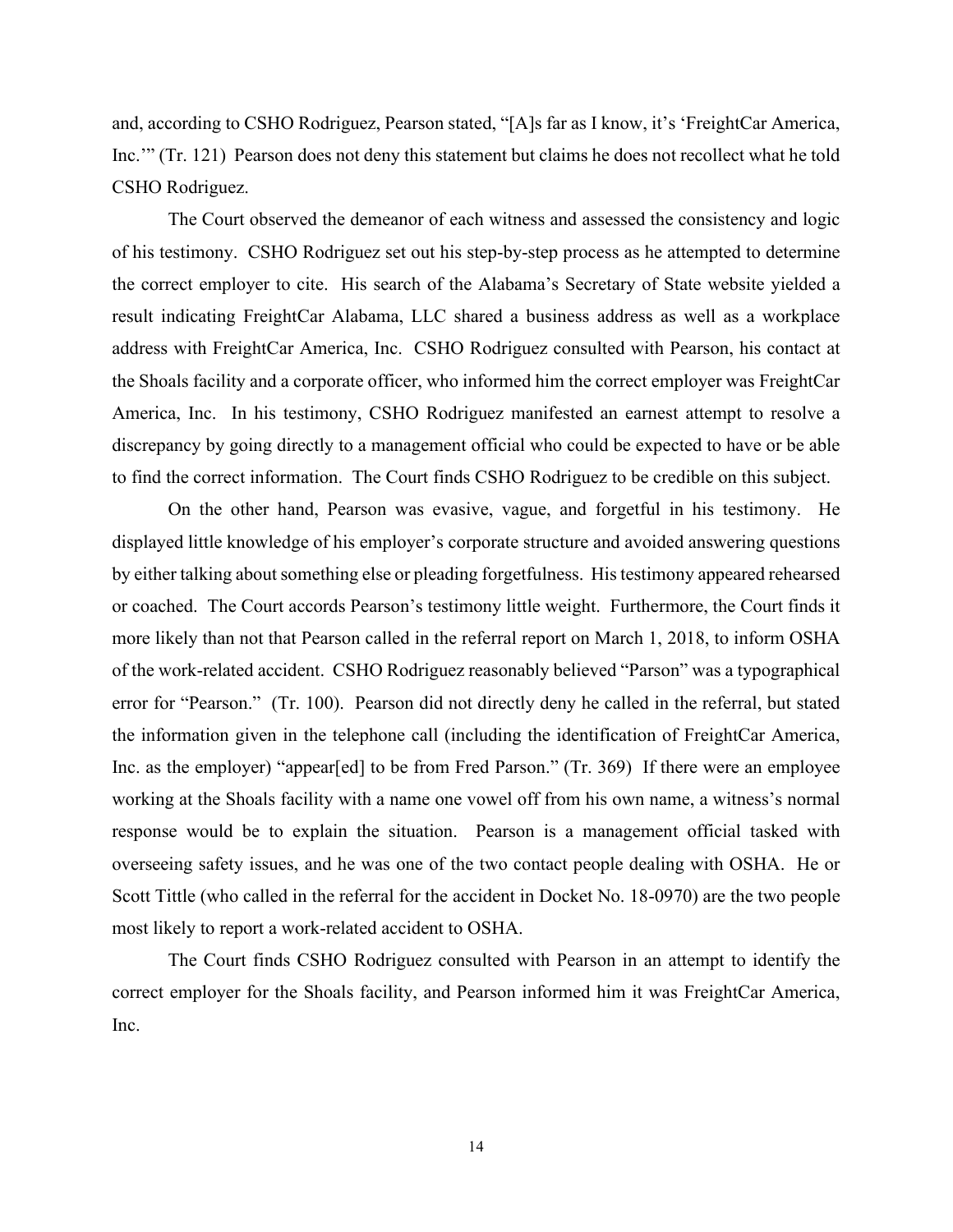### **Analysis**

The Secretary assumes the *Darden* test applies here. The *Darden* Court looks primarily to "the hiring party's right to control the manner and means by which the product [was] accomplished." *Darden*[, 503 U.S. at 323.](https://1.next.westlaw.com/Link/Document/FullText?findType=Y&serNum=1992060791&pubNum=0000780&originatingDoc=Ia29b9b17a8be11e9b8aeecdeb6661cf4&refType=RP&fi=co_pp_sp_780_323&originationContext=document&transitionType=DocumentItem&contextData=(sc.Search)#co_pp_sp_780_323) Factors pertinent to that issue include:

the skill required for the job, the source of the instrumentalities and tools, the location of the work, the duration of the relationship between the parties, whether the hiring party has the right to assign additional projects to the hired party, the extent of the hired party's discretion over when and how long to work, the method of payment, the hired party's role in hiring and paying assistants, whether the work is part of the regular business of the hiring party, whether the hiring party is in business, the provision of employee benefits and the tax treatment of the hired party.

*Id.* [at 323-24](https://1.next.westlaw.com/Link/Document/FullText?findType=Y&serNum=1992060791&pubNum=0000780&originatingDoc=Ia29b9b17a8be11e9b8aeecdeb6661cf4&refType=RP&fi=co_pp_sp_780_323&originationContext=document&transitionType=DocumentItem&contextData=(sc.Search)#co_pp_sp_780_323) (citing *[Cmty. for Creative Non-Violence v. Reid](https://1.next.westlaw.com/Link/Document/FullText?findType=Y&serNum=1989082504&pubNum=0000780&originatingDoc=Ia29b9b17a8be11e9b8aeecdeb6661cf4&refType=RP&fi=co_pp_sp_780_751&originationContext=document&transitionType=DocumentItem&contextData=(sc.Search)#co_pp_sp_780_751)*, 490 U.S. 730, 751-752 (1989)).

 The Eleventh Circuit, in which this case arises, has noted it has not explicitly affirmed the application of the *Darden* test to cases involving OSHA violations but has applied the test when the parties have not disputed its application.<sup>10</sup> Here, the Secretary argues FreightCar America, Inc. exercises sufficient control over the Shoals facility to meet the *Darden* requirements qualifying it as the employer of the facility's employees. Respondent neither disputes nor agrees with *Darden's* application—it does not address the test at all.<sup>[11](#page-14-1)</sup>

<span id="page-14-0"></span><sup>&</sup>lt;sup>10</sup> The Eleventh Circuit has explained its approach to Commission cases in which the *Darden* test is applied:

Three other circuits have affirmed the application of the *Darden* test to OSHA violations. *See [Slingluff v. Occupational Safety & Health Review Comm'n](https://1.next.westlaw.com/Link/Document/FullText?findType=Y&serNum=2007365532&pubNum=0000506&originatingDoc=Ia29b9b17a8be11e9b8aeecdeb6661cf4&refType=RP&fi=co_pp_sp_506_867&originationContext=document&transitionType=DocumentItem&contextData=(sc.Search)#co_pp_sp_506_867)*, 425 F.3d 861, 867-69 [\(10th Cir.2005\);](https://1.next.westlaw.com/Link/Document/FullText?findType=Y&serNum=2007365532&pubNum=0000506&originatingDoc=Ia29b9b17a8be11e9b8aeecdeb6661cf4&refType=RP&fi=co_pp_sp_506_867&originationContext=document&transitionType=DocumentItem&contextData=(sc.Search)#co_pp_sp_506_867) *IBP, Inc. v. Herman*[, 144 F.3d 861, 865 \(D.C.Cir.1998\);](https://1.next.westlaw.com/Link/Document/FullText?findType=Y&serNum=1998112456&pubNum=0000506&originatingDoc=Ia29b9b17a8be11e9b8aeecdeb6661cf4&refType=RP&fi=co_pp_sp_506_865&originationContext=document&transitionType=DocumentItem&contextData=(sc.Search)#co_pp_sp_506_865) *[Loomis Cabinet Co. v.](https://1.next.westlaw.com/Link/Document/FullText?findType=Y&serNum=1994069855&pubNum=0000506&originatingDoc=Ia29b9b17a8be11e9b8aeecdeb6661cf4&refType=RP&fi=co_pp_sp_506_941&originationContext=document&transitionType=DocumentItem&contextData=(sc.Search)#co_pp_sp_506_941)  [Occupational Safety and Health Review Comm'n](https://1.next.westlaw.com/Link/Document/FullText?findType=Y&serNum=1994069855&pubNum=0000506&originatingDoc=Ia29b9b17a8be11e9b8aeecdeb6661cf4&refType=RP&fi=co_pp_sp_506_941&originationContext=document&transitionType=DocumentItem&contextData=(sc.Search)#co_pp_sp_506_941)*, 20 F.3d 938, 941-42 (9th Cir.1994). One circuit has ruled that *Darden's* reasoning is not directly applicable to the Act. *See [Sec'y of Labor v. Trinity](https://1.next.westlaw.com/Link/Document/FullText?findType=Y&serNum=2013096350&pubNum=0000506&originatingDoc=Ia29b9b17a8be11e9b8aeecdeb6661cf4&refType=RP&fi=co_pp_sp_506_402&originationContext=document&transitionType=DocumentItem&contextData=(sc.Search)#co_pp_sp_506_402)  Indus., Inc.*[, 504 F.3d 397, 402 \(3d Cir.2007\)](https://1.next.westlaw.com/Link/Document/FullText?findType=Y&serNum=2013096350&pubNum=0000506&originatingDoc=Ia29b9b17a8be11e9b8aeecdeb6661cf4&refType=RP&fi=co_pp_sp_506_402&originationContext=document&transitionType=DocumentItem&contextData=(sc.Search)#co_pp_sp_506_402) ( "[*Darden*] was decided under ERISA and has no impact on the question of whether the scope of the OSH Act is broad enough to cover workers who are not employees under the common law definition."). The parties here assume in their briefs that the *Darden* test applies. Therefore, we apply the *Darden* test here without deciding explicitly whether the Commission's interpretation of [29 U.S.C. § 652\(6\)](https://1.next.westlaw.com/Link/Document/FullText?findType=L&pubNum=1000546&cite=29USCAS652&originatingDoc=Ia29b9b17a8be11e9b8aeecdeb6661cf4&refType=RB&originationContext=document&transitionType=DocumentItem&contextData=(sc.Search)#co_pp_1e9a0000fd6a3) is permissible.

*[Quinlan v. Sec'y, U.S. Dep't of Labor](https://1.next.westlaw.com/Link/Document/FullText?findType=Y&serNum=2037967494&pubNum=0000506&originatingDoc=Ia29b9b17a8be11e9b8aeecdeb6661cf4&refType=RP&fi=co_pp_sp_506_837&originationContext=document&transitionType=DocumentItem&contextData=(sc.Search)#co_pp_sp_506_837)*, 812 F.3d 832, 837 (11th Cir. 2016).

<span id="page-14-1"></span> $11$  Respondent argues the issue of whether it is the properly cited employer should be determined by the analysis set forth in *Hills Department Stores, Inc.,* No. 89-1807, 1990 WL 146495, at \*2 (OSHRC Sept. 12, 1990). *Hills* is an unreviewed ALJ decision and, as such, is not precedent. "[I]t is well-settled that an unreviewed administrative law judge's decision has no precedential value. *See [In re Cerro Copper Prods. Co.](https://1.next.westlaw.com/Link/Document/FullText?findType=Y&serNum=1985102595&pubNum=0000350&originatingDoc=Iab4da73426a211e8ab20b3103407982a&refType=RP&fi=co_pp_sp_350_284&originationContext=document&transitionType=DocumentItem&contextData=(sc.Search)#co_pp_sp_350_284)*, 752 F.2d 280, 284 (7th Cir. [1985\)](https://1.next.westlaw.com/Link/Document/FullText?findType=Y&serNum=1985102595&pubNum=0000350&originatingDoc=Iab4da73426a211e8ab20b3103407982a&refType=RP&fi=co_pp_sp_350_284&originationContext=document&transitionType=DocumentItem&contextData=(sc.Search)#co_pp_sp_350_284) (holding that '[a]n unreviewed ALJ decision does not bind the OSHRC or the courts as precedent') (citations omitted)." *Elliot Constr. Corp.,* No. 07-1578, 2012 WL 3875594, at \*4, n. 4 (OSHRC Aug. 28, 2012). The Court finds that, in addition to being nonprecedential, *Hills* is inapposite to this proceeding. In *Hills,* the ALJ granted respondent's motion to dismiss the citation on the grounds it had no employees and was not engaged in a business affecting commerce. The record established respondent was a holding company and the affected employees were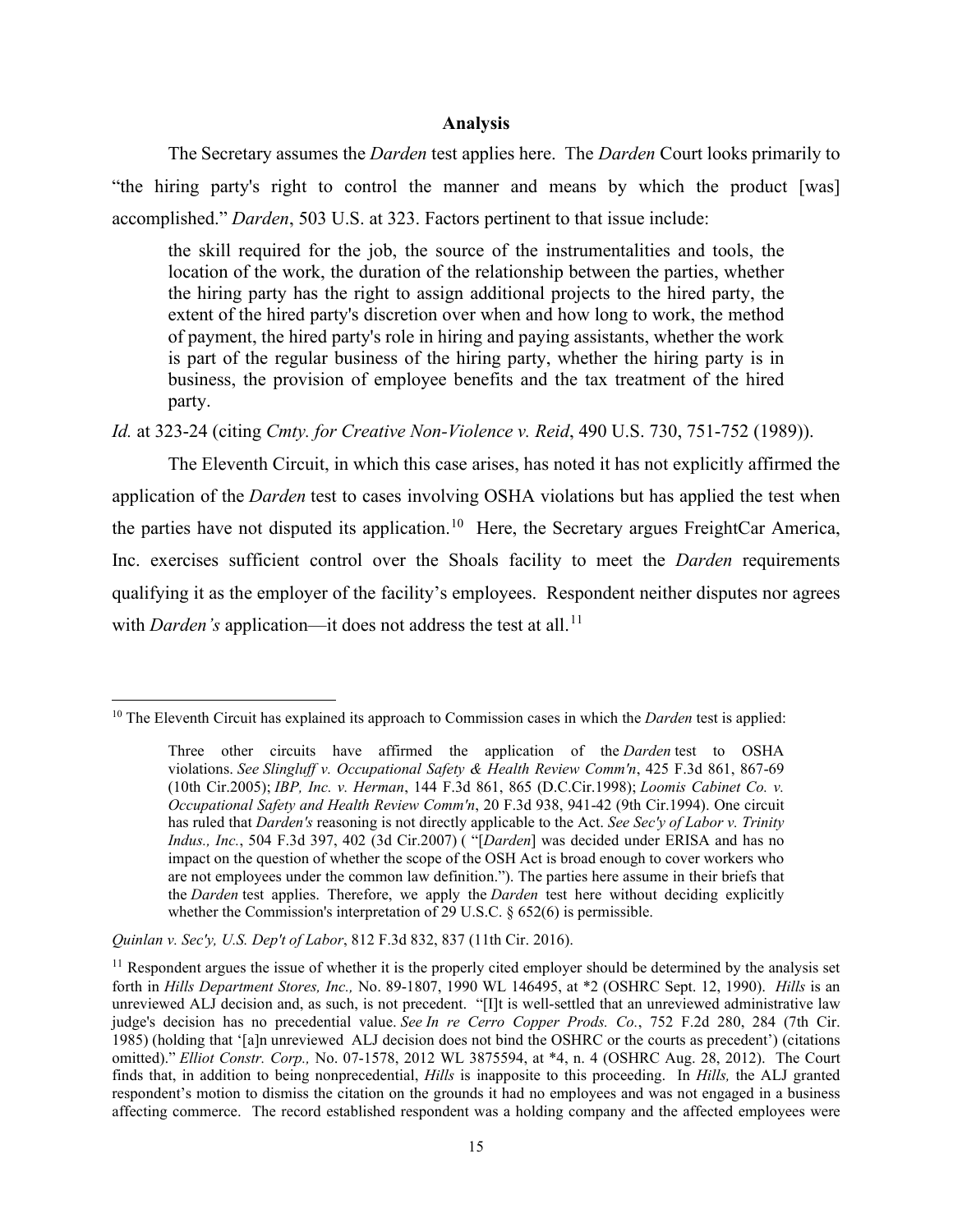The *Darden* factors are not particularly apposite to this proceeding. This is not a typical *Darden* situation, where, for example, a construction contractor claims OSHA cited it incorrectly because a subcontractor at a multi-employer worksite was the actual employer of the affected employees. Weighing the *Darden* factors in this case would not illuminate the employment relationship. For most of the factors, there is either no evidence in the record, or the factor does not weigh in favor of one of the entities over the other (e.g., skill required for the job). A more helpful test is the economic realities test, which the Commission has held to be consistent with *Darden. See Don Davis*, No. 96-1378, 2001 WL 856241, at \*4 (OSHRC July 30, 2001).

To determine whether an employment relationship exists, the Commission has applied an "economic realities test." The test emphasizes the substance over the form of the relationship between the alleged employer and the workers. The Commission has considered a number of factors when making such a determination, including the following:

1) Whom do the workers consider their employer?

2) Who pays the workers' wages?

3) Who has the responsibility to control the workers?

4) Does the alleged employer have the power to control the workers?

5) Does the alleged employer have the power to fire, hire, or modify the employment condition of the workers?

6) Does the workers' ability to increase their income depend on efficiency rather than initiative, judgment, and foresight?

7) How are the workers' wages established?

*Loomis Cabinet Co.,* No. 88-2012, 1992 WL 117116, at \*2-3 (OSHRC May 20, 1992).

As with *Darden*, not all of these factors are relevant or ascertainable from the record. Questions #6 and #7 will not be considered for those reasons. The other factors are, however, more applicable to the circumstances of this case than are the *Darden* factors.

*1. Whom do the workers consider their employer?* 

Pearson told CSHO Rodriguez the proper employer name for the Shoals facility was FreightCar America, Inc. His business card displayed that name (Tr. 47-48, 121). The Team Lead identified his employer as FreightCar America, Inc. in his witness statement to OSHA (Exh. CX-22). The injured employee in Docket No. 18-0970 testified he believed he worked for FreightCar America, Inc. at the time of his accident (No. 18-0970, Tr. 153). The Former Employee who

employed by its subsidiary. The Court finds the economic realities test to be more applicable to the employment relationship issue here than is *Hills.*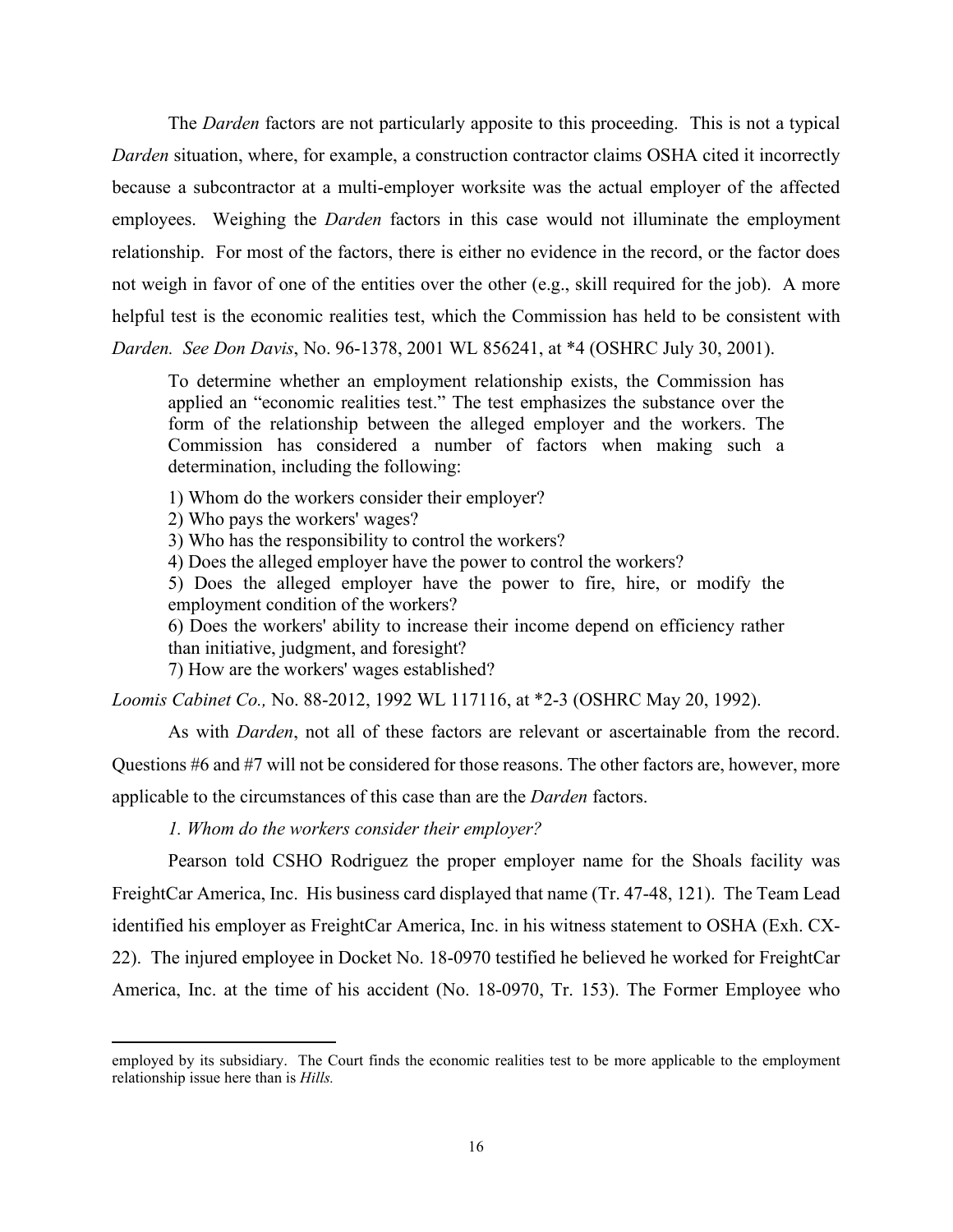testified in that proceeding reflexively responded he had worked for FreightCar America, Inc. when asked where he worked before being prompted by Respondent's counsel (No. 18-0970, Tr. 185).

The Court concludes the Shoals facility employees for whom evidence exists considered their employer to be FreightCar America, Inc. at the time of the OSHA inspection.<sup>12</sup>

# *2. Who pays the workers' wages?*

The pay statements identify workers' employer as FreightCar Alabama, LLC, but payments are processed through the corporate headquarters of FreightCar America, Inc. in Chicago (No. 18- 0970, Exhs. RX-7, RX-8, RX-18).

 *3 and 4. Who has the responsibility to control the workers? and Does the alleged employer have the power to control the workers?* 

The PAD for the railcar assembly is marked on each page with the words "FreightCar America," and provides instructions and specifications for the workers to follow (Exh. CX-6). The internal *Incident Report* is marked with "FreightCar America" and each employee statement page states, "FreightCar America, Inc. Statement of Witness" at the top (Exh. CX-7). These documents indicate FreightCar America, Inc. has the responsibility and power to control the workers.

 *5. Does the alleged employer have the power to fire, hire, or modify the employment condition of the workers?* 

Exhibit R-18 comprises five copies of the "Employee Warning and Disciplinary Report" for Welder #1. Each report is headed "FreightCar America." Four of the reports state "Description of Infraction: Reference FreightCar America Employee Handbook, page 3" (*Id.*) The report dated March 16, 2018, has "Last chance warning" written on it (*Id.* at p. 2). This indicates FreightCar America, Inc. had the power to fire the workers or modify the employment condition of the workers.

The client service agreement, dated April 5, 2017, with Lyons HR, Inc. (a temporary staffing agency) is with "FreightCar America – Shoals Facility," indicating FreightCar America, Inc. had the power to hire workers (No. 18-0970, Exh. CX-5, p. 4). The Court does not find the NLRB *Stipulated Election Agreement* between the SMART union and "FreightCar Alabama, LLC,

<span id="page-16-0"></span> $12$  The Court does not consider the testimony of employee witnesses at the proceedings that they worked for FreightCar Alabama, LLC to be probative. At that point they were aware identification of the employer was a central issue, and they appeared well prepared to identify their employer as FreightCar Alabama, including carefully enunciating the "LLC."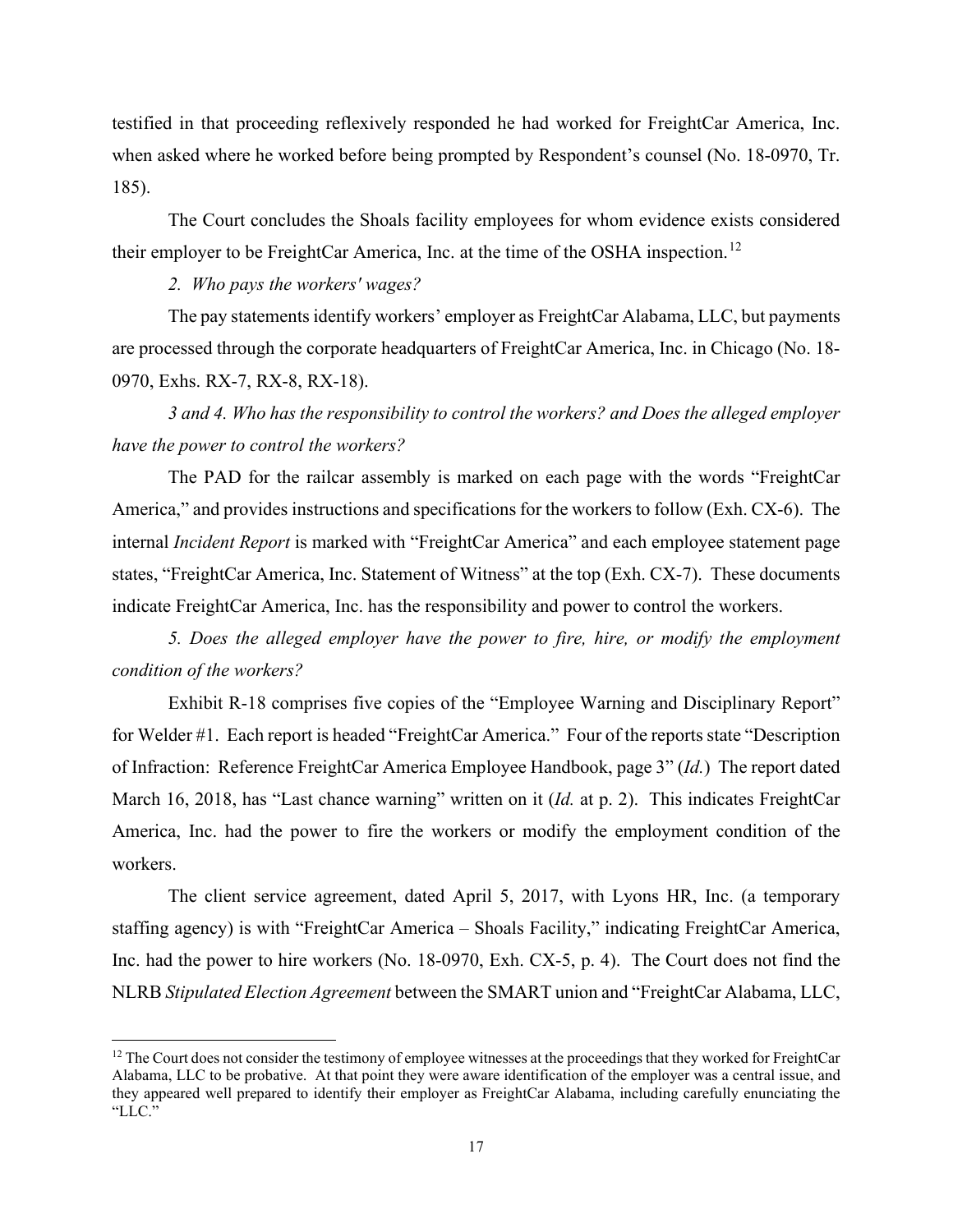a Subsidiary of FreightCar America, Inc.," to be probative because it is dated May 22, 2018, three months after the accident and a month after the Secretary issued the Citation in this proceeding, when Respondent knew the identity of the Shoals facility employer was a central issue (Exh. RX-3).

Taken together, the economic realities test weighs in favor of finding FreightCar America, Inc. to be the employer of the Shoals facility. It is the entity the workers considered to be their employer, and its name, with or without the Inc., is prominently featured on documents originating from the Shoals facility. The only factor weighing in favor of finding FreightCar Alabama, LLC to be the employer is its name on the pay statements, but even that is undercut by the fact the address on the pay statements is that of FreightCar America, Inc.'s corporate headquarters.

Prior to the February 28, 2018, accident, hourly employees at the Shoals facility believed they worked for FreightCar America, Inc. Management employees at the facility were careless about using "FreightCar America, Inc." interchangeably with "FreightCar Alabama, LLC" or some other variation of the name. They were slipshod with the employer's name in their paperwork, including the OSHA 300 logs, where four variations of the name are used over the course of four years, with two variations appearing in 2016 (Exh. CX-5). FreightCar America, Inc. places its name physically on the Shoals facility. It touts the Shoals facility on its website. It enters into contracts for the Shoals facility in that name. The Court of Appeals for the First Circuit has found an employer's representations to the public could be considered as a factor in determining whether it is the properly cited employer. *A.C. Castle Construction Co. v. Acosta*, 882 F.3d 34, 41 (1st Cir. 2018).

The Court determines the Secretary properly cited FreightCar America, Inc. as the employer at the Shoals facility.

#### **THE CITATION**

### **The Secretary's Burden of Proof**

Section  $5(a)(1)$  of the Act, known as the general duty clause, states that "[e]ach employer ... shall furnish to each of his employees employment and a place of employment which are free from recognized hazards that are causing or are likely to cause death or serious physical harm to his employees." 29 U.S.C.  $\S$  654(a)(1). To establish a violation of the general duty clause, the Secretary must prove: "(1) a condition or activity in the workplace presented a hazard; (2) the employer or its industry recognized the hazard; (3) the hazard was causing or likely to cause death or serious physical harm; and (4) a feasible and effective means existed to eliminate or materially reduce the hazard." *S. J. Louis Constr. of Tex.*, 25 BNA OSHC 1892,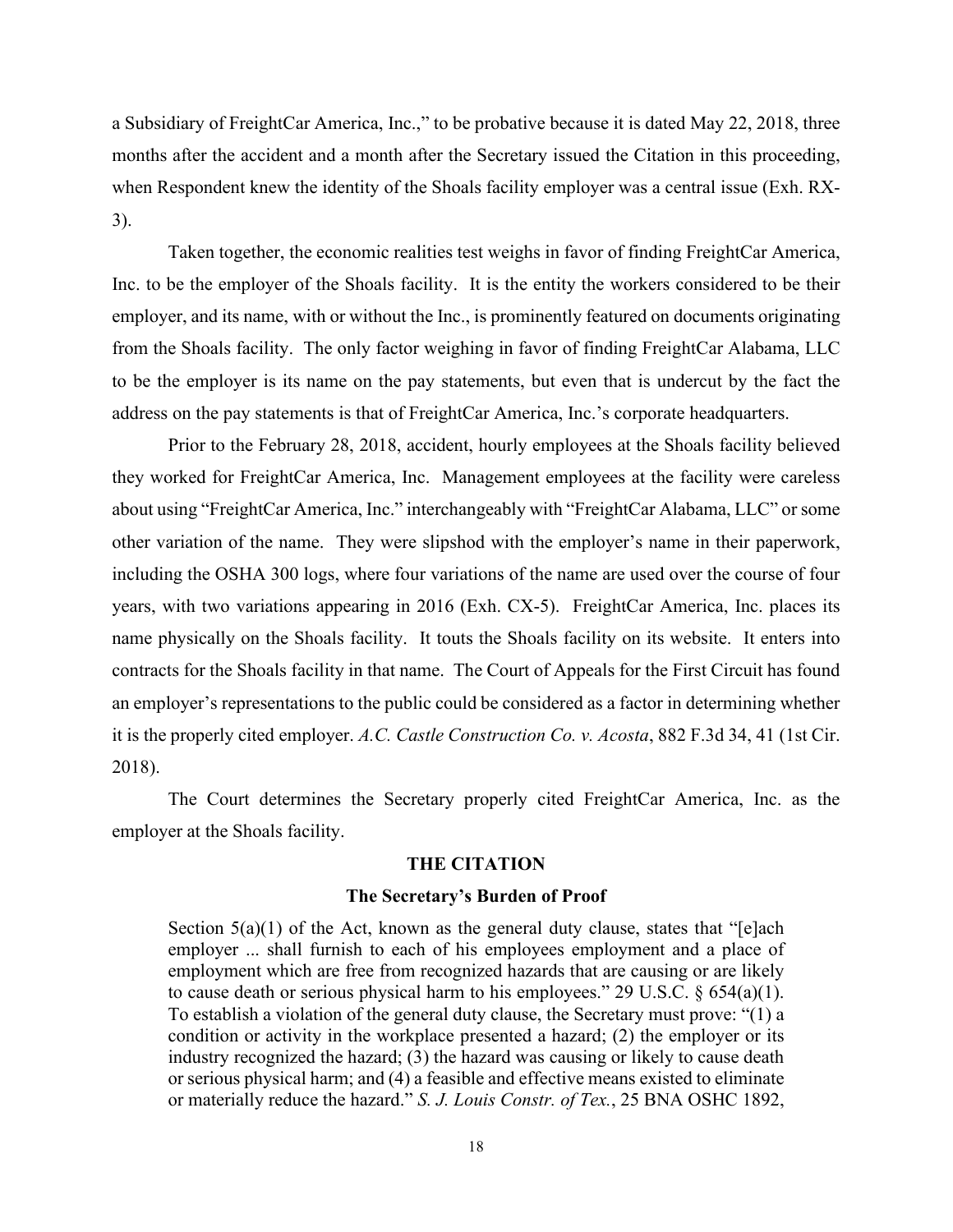#### 1894 (No. 12-1045, 2016).

*Quick Transp. of Arkansas, LLC*, No. 14-0844, 2019 WL 33717, at \*2 (OSHRC March 27, 2019). "The Secretary also must prove that the employer 'knew, or with the exercise of reasonable diligence could have known, of the violative conditions.' *Tampa Shipyards Inc.*, 15 BNA OSHC 1533, 1535 (No. 86-360, 1992) (consolidated)." *A.H. Sturgill Roofing, Inc.,* No. 13-0224, 2019 WL 1099857, at \*2 (OSHRC Feb. 28, 2019).

### **Alleged Serious Violation of § 5(a)(1)**

Item 1 of Citation No. 1 alleges,

On or about  $02/28/2018$  – Assembly area, Line  $[4]^{13}$ , Position [13,](#page-18-0) employee(s) were exposed to struck-by hazards from failure to ensure an end wall panel weighing approximately 400 pounds was securely attached to the floor sheet of the rail car during assembly.

### *The Secretary Failed to Establish the Cited Hazard Existed*

It is clear a struck-by hazard existed that caused serious physical harm to two employees at the Shoals facility. The problem for the Secretary is the alleged violation description of the Citation does not describe a condition that created a struck-by hazard.

"[T]he Secretary must define the cited hazard in a manner that gives the employer fair notice of its obligations under the Act by specifying conditions or practices over which the employer can reasonably be expected to exercise control." *Otis Elevator Co.,* No. 03-1344, 2007 WL 3088263, at \*3 (OSHRC Sept. 27, 2007). "The Secretary must draft a citation 'with sufficient particularity to inform the employer of what he did wrong, i.e., to apprise reasonably the employer of the issues in controversy.' *Alden Leeds, Inc. v. OSHRC*[, 298 F.3d 256, 261 \(3d Cir.](https://1.next.westlaw.com/Link/Document/FullText?findType=Y&serNum=2002478509&pubNum=0000506&originatingDoc=Ie06fe2e8c90111e9a76eb9e71287f4ea&refType=RP&fi=co_pp_sp_506_261&originationContext=document&transitionType=DocumentItem&contextData=(sc.Search)#co_pp_sp_506_261)  [2002\)](https://1.next.westlaw.com/Link/Document/FullText?findType=Y&serNum=2002478509&pubNum=0000506&originatingDoc=Ie06fe2e8c90111e9a76eb9e71287f4ea&refType=RP&fi=co_pp_sp_506_261&originationContext=document&transitionType=DocumentItem&contextData=(sc.Search)#co_pp_sp_506_261) (quoted case omitted); see 29 U.S.C.  $\frac{1}{5}$  658(a) (requiring that citations "describe with particularity the nature of the violation")." *L & L Painting Co., Inc.*[, No. 05-0050, 2008 WL](https://1.next.westlaw.com/Link/Document/FullText?findType=Y&serNum=2017253772&pubNum=0000999&originatingDoc=Ie06fe2e8c90111e9a76eb9e71287f4ea&refType=RP&originationContext=document&transitionType=DocumentItem&contextData=(sc.Search))  [4542427, at \\*4 \(OSHRC September 29, 2008\).](https://1.next.westlaw.com/Link/Document/FullText?findType=Y&serNum=2017253772&pubNum=0000999&originatingDoc=Ie06fe2e8c90111e9a76eb9e71287f4ea&refType=RP&originationContext=document&transitionType=DocumentItem&contextData=(sc.Search))

<span id="page-18-0"></span><sup>&</sup>lt;sup>13</sup> The Citation as written alleges the assembly area at issue is "Line H, Position 13," based on a misreading of CSHO Rodriguez's handwritten inspection notes, in which the "4" looks like an "H." (Tr. 170). The Court deems this a clerical error, recognized as such by both parties, and amends it *sua sponte* to conform with the record. "Amendments, including *sua sponte* amendments, are permissible where the amendment does not alter the essential factual allegations contained in the citation. *Safeway Store No. 914*, 16 BNA OSHC 1504, 1517 (No. 91-373, 1993) (amendment proper because it does not alter citation's factual allegations), *A. L. Baumgarten Construction, Inc.*, 16 BNA OSHC 1995, 1997 (No. 92-1022, 1994) (*sua sponte* amendment after hearing permitted)." *Film Allman, LLC., Respondent.,* No. 14-1385, 2015 WL 6941313, at \*43, n. 17 (OSHRC Sept. 28, 2015), *aff'd* 682 Fed. Appx. 860 (11th Cir. 2017) (unpublished).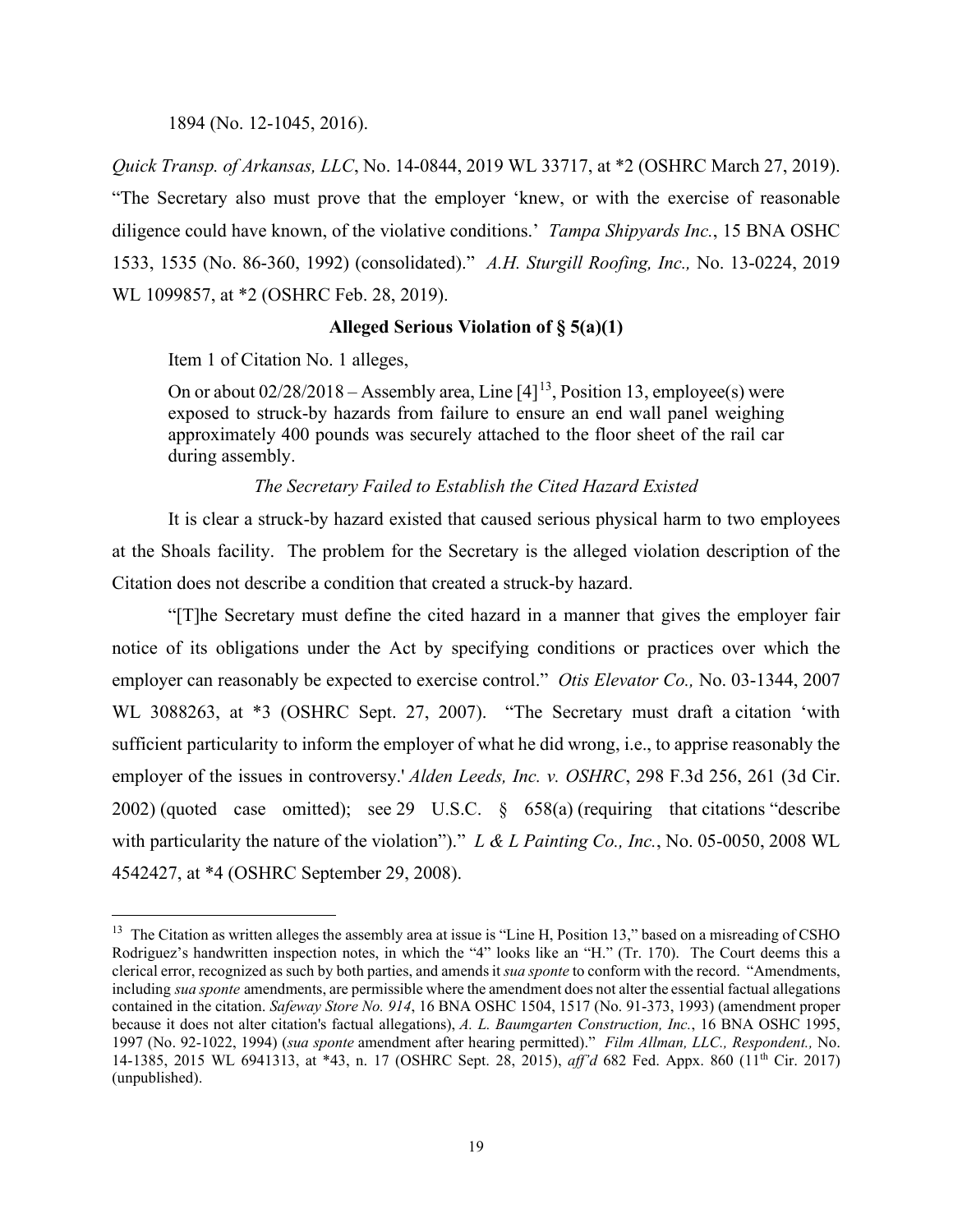Here, the Citation alleges Respondent's employees were exposed to a struck-by hazard caused by "failure to ensure an end wall panel . . . was securely attached to the floor sheet of the rail car during assembly." The record establishes, however, use of the fit up bolts to attach the end panels to the floor component of the railcar did not affect their structural stability, and omission of the fit up bolts did not create struck-by hazards. Every witness who testified regarding the fit up bolts affirmed this.

The Team Lead conceded eliminating fit up bolts from the assembly process created problems with alignment.

Q. But you do know that taking the fit up bolts out of the procedure has made your job more difficult, correct?

Team Lead: Yes.

Q.: Because the walls would bow out or be misaligned?

Team Lead: Just misaligned.

Q.: Okay. And that was happening with more frequency since the fit up bolts had been removed from your procedure -- from your procedures for doing the side application?

Team Lead: Yes.

(Tr. 331-32)

Although it was more difficult to align the end panels without the fit up bolts, the Team Lead testified they provided no structural support. The fit up bolts were small and were used only as a guide to align the end panels (Exh. RX-22; Tr. 297, 309-10).

Q.: Do fit up bolts play any role whatsoever in keeping the end from falling down?

Team Lead: None.

(Tr. 326)

Q.: Would fit up bolts keep an end from falling if there's no crane attached and no pins in?

Team Lead: Of course not.

(Tr. 328)

Welder #3 testified fit up bolts were used to ensure the end panel was "straight and parallel and even with the sides" of the railcar and "absolutely not" used to support the weight of the end panel (Tr. 386).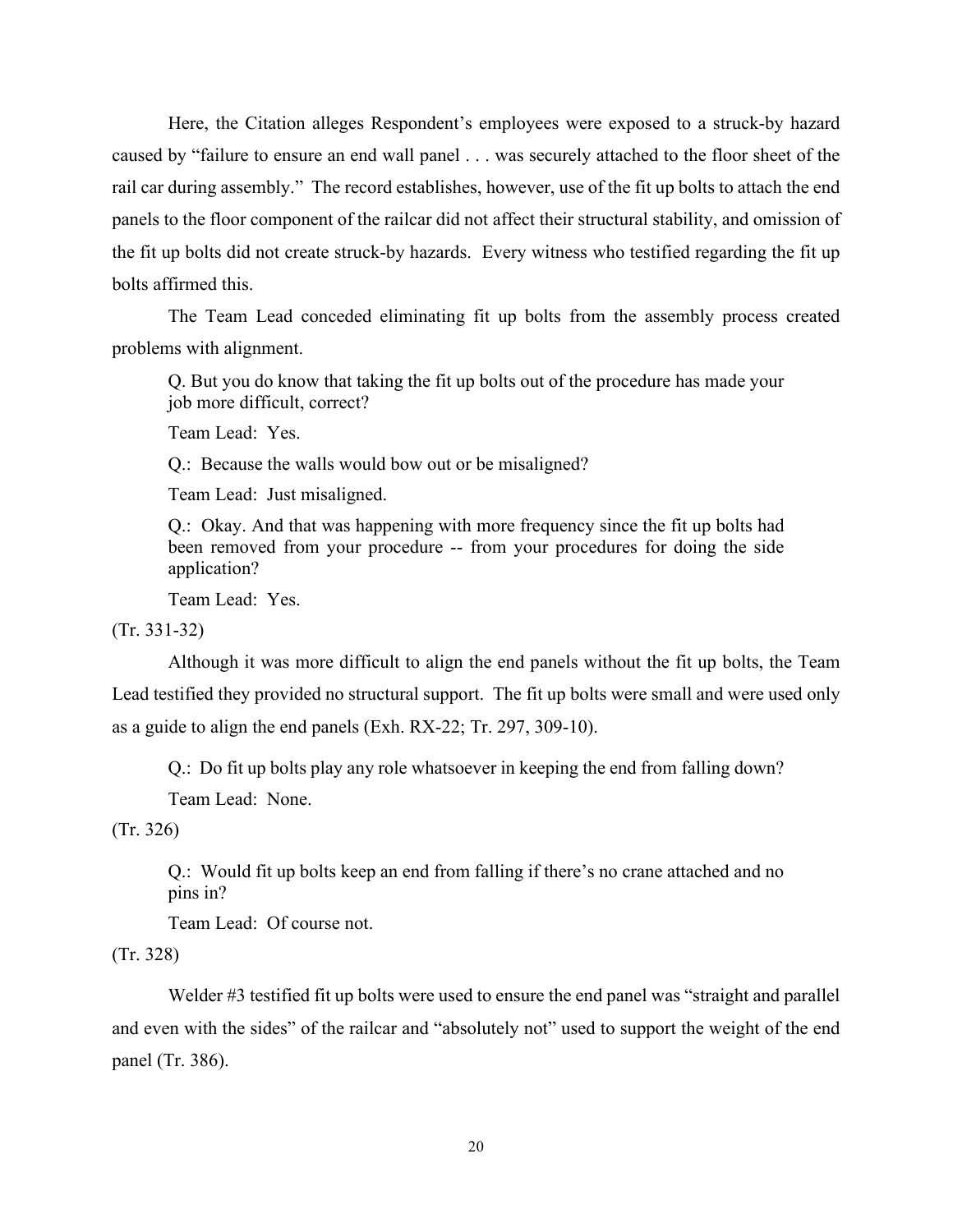Q.: Does it matter whether this end is aligned as far as whether or not it's going to fall off as long as the pins are on?

Welder #3: No, it does not.

. . .

Q.: Now, before the pins are inserted, what is supporting the end? What's keeping it from falling down?

Welder #3: The crane is. The cranes is.

Q.: So the crane alone can support the end?

Welder #3: Yes, that's correct.

(Tr. 411)

CSHO Rodriguez also testified the fit up bolts did not support the end panels. He described his understanding of how the accident occurred. "Basically, what happened was that the crane was removed too early and then when the crane was removed the only thing that was holding the end wall was the safety pins that you see on CX-21. At that time, the -- the supervisor or the person in charge of the crew, told them to remove the pins because the wall needed to be aligned with the fit up bolts.<sup>[14](#page-20-0)</sup> And when they -- the minute they removed the safety pins the wall fell down because the crane was not supporting the end wall." (Tr. 150-51) Rodriguez believed "that if the fit up bolts were in place, they wouldn't have to move that wall when they were doing the -- the welding." (Tr. 164)

CSHO Rodriguez acknowledged, however, that the fit up bolts did not support the end panels and Respondent's election to omit them did not cause the end panel to fall.

Q.: [T]hese fit up bolts do not hold the end to the sides, do they?

CSHO Rodriguez: They don't.

Q.: They also don't hold up the end piece, do they?

CSHO Rodriguez: They don't.

## (Tr. 197)

 Rodriguez identified the cause of the accident as being the removal of both the support mechanisms, the crane and the pins, from the end panel before it was welded to the side panels.

[T]he end wall fell because the crane was removed too early. The crane -- the crane was supporting . . . the end wall and they were in the process of welding the sides.

(Tr. 149)

<span id="page-20-0"></span><sup>&</sup>lt;sup>14</sup>As discussed below, Respondent disputes the Secretary's contention the Team Lead instructed Welder #1 to remove a pin or pins.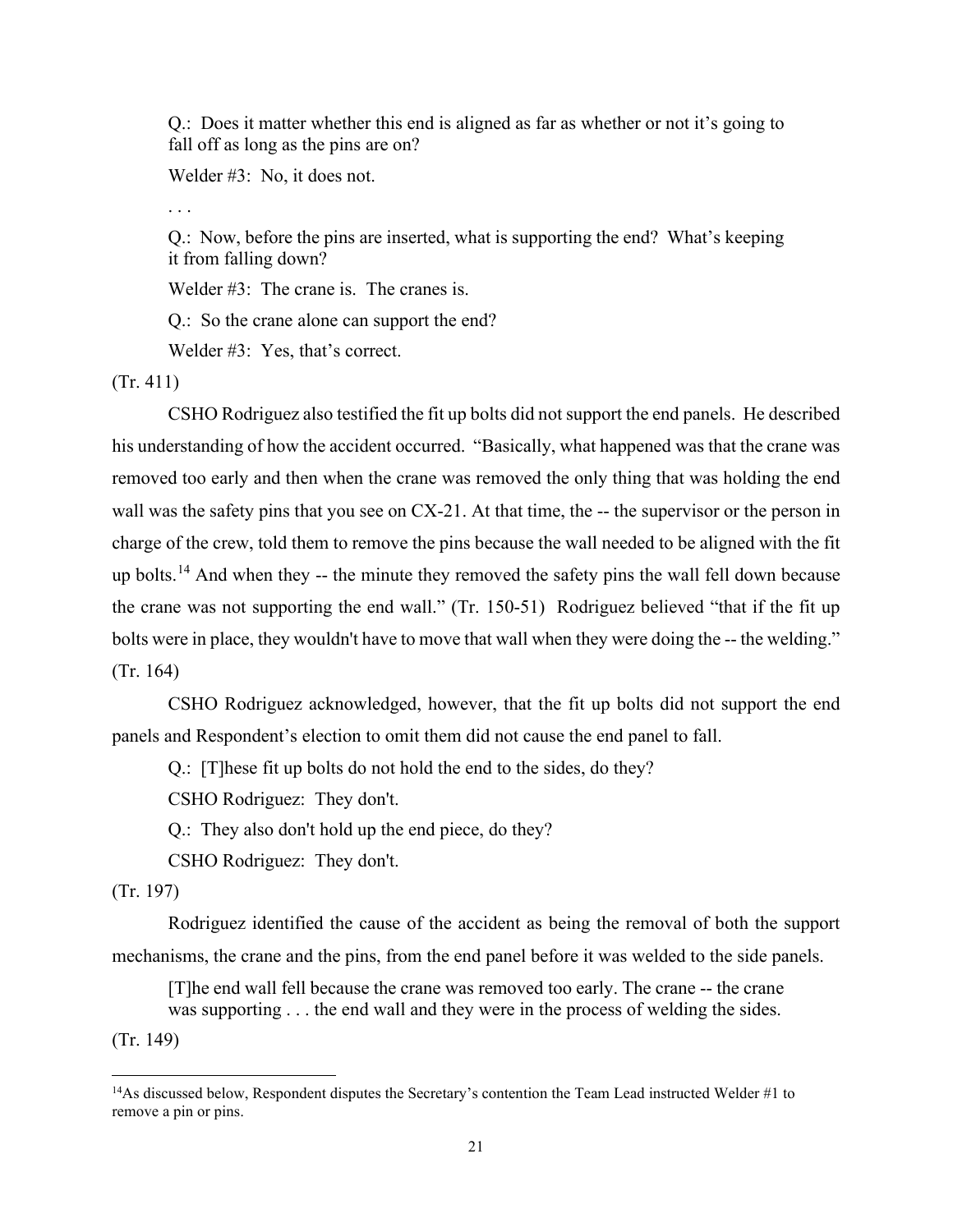Q.: If I take these pins out, the end of that car is going to fall down unless there is a crane attached; is that your understanding?

CSHO Rodriguez: Yes.

(Tr. 198)

Q.: And just to be clear so that we understand, the difference between what's in the citation and what really happened, am I correct, that this wall did not fall because the thing was not attached to the floor, it fell because there were no pins or crane attached to the top, correct?

CSHO Rodriguez: Yes.

Q.: And the exposure occurred when the wall fell. It was a falling-objects hazard, correct?

CSHO Rodriguez: Yes.

Q.: [A]m I correct, that this wall did not fall because the thing was not attached to the floor, it fell because there were no pins or crane attached to the top, correct?

CSHO Rodriguez: Yes.

(Tr. 210)

The Secretary argues, "Respondent presented no qualified testimony or evidence to support the assertion that the fit up bolts provided no support to the end wall." (Secretary's brief, p. 17) This is a straw man argument. Respondent does not have the burden of establishing the cited condition did not present a hazard. It is the Secretary's burden to establish a condition or activity in the workplace presented a hazard. The Secretary nowhere argues the fit up bolts provided support to the end walls and there is no evidence in the record that suggests they do.

The Secretary then pivots, stating, "[T]he issue is not whether the fit up bolts could hold up an end wall on their own, but whether the lack of secure attachment between the end wall and the floor—or anywhere else for that matter—during the assembly process exposed employees to the hazard of being struck by a wall." (Secretary's brief, p. 17) The record does not establish the absence of fit up bolts exposed employees to struck-by hazards. The "secure attachment" the Secretary refers to is use of the fit up bolts, which are not "secure" in the sense they will stabilize the end wall.

The Secretary states, "The [Team Lead] knew that the wall needed to be aligned and that the only way to do that was to remove the pins," and cites to page 311 of the transcript (Secretary's brief, p. 21). This is a misreading of the testimony.

Q.: In this case, the accident happened when the end wall wasn't aligned correctly, right? Before the accident the end wall wasn't aligned correctly, right?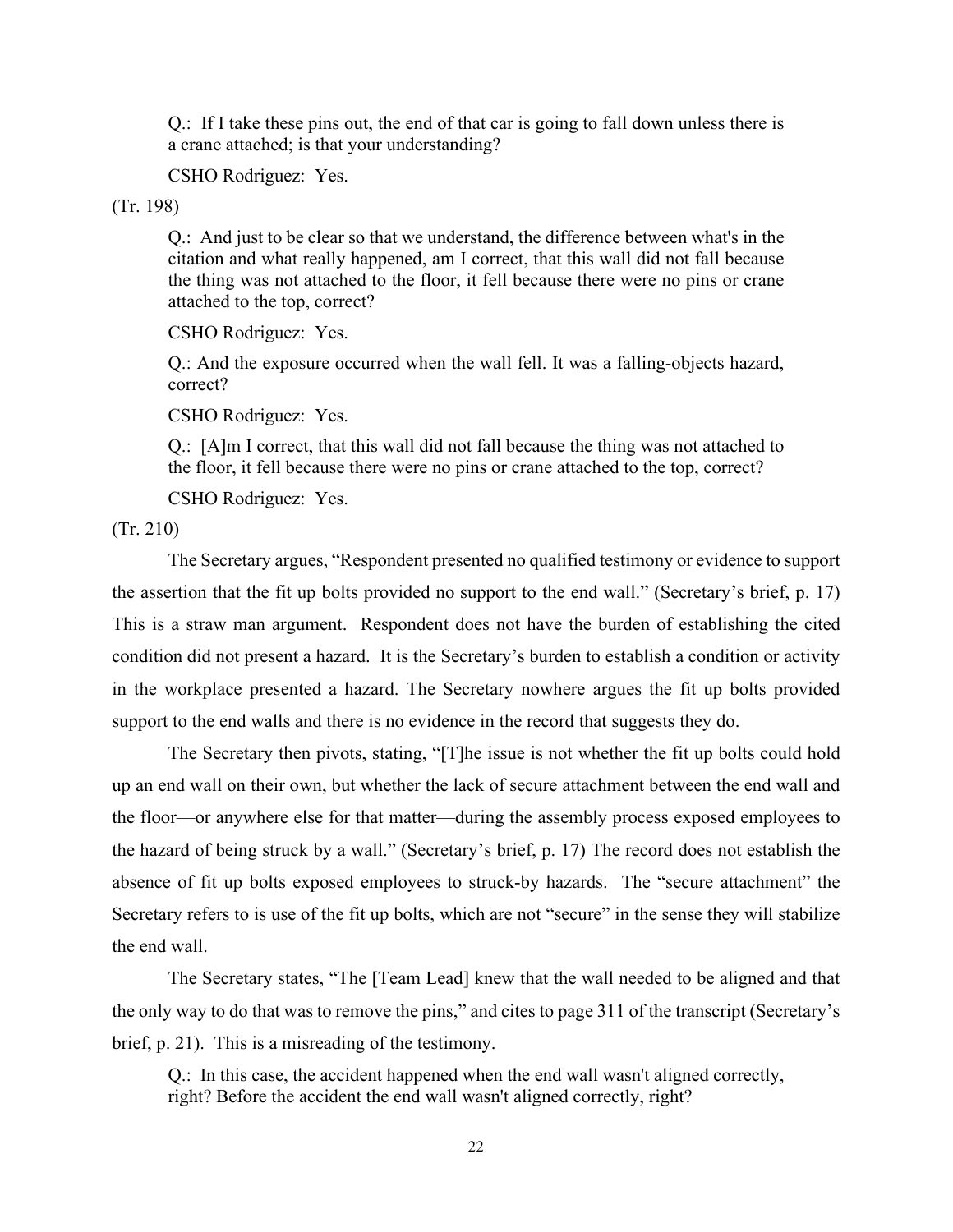Team Lead: It was. We would use a crowbar to line up the holes.

. . .

Q.: When the accident -- before the accident happened, the end wall that fell was not aligned, correct?

Team Lead: To me it was.

Q.: Okay. So [Welder #1] was the one manually aligning side "A" wall, correct?

Team Lead: Yes.

Q.: Okay. Because the walls were bowed and they needed to be straightened, right?

Team Lead: Yes.

Q.: Okay. And to do that, to get it aligned he removed a pin, correct? . . . To get it unbowed, to get it in place where it had to be so you guys could finish this railcar, he removed a pin, right?

Team Lead: Yes.

(Tr. 310-11)

The Team Lead first asserts his crew used a crowbar to align the end panels after they stopped using fit up bolts. When asked about the specific day of the accident, the Team Lead states Welder #1 removed the pin in that instance, not that his crew routinely did so or "that the only way to [align the panels] was to remove the pins." (Secretary's brief, p. 21) There is no evidence the crew members had to remove the pins to align the end panel. The record does not establish anyone knew of the pin removal except for the employee who did it, Welder #1.<sup>[15](#page-22-0)</sup>

There is no causal connection between omitting use of the fit up bolts and the creation of a struck-by hazard from a falling end panel. Witnesses stated without dispute that the end panel will fall (thus creating a struck-by hazard) if the crane hook and both corner pins are removed at the same time before welding is completed. Removal of both those support systems before the welding

<span id="page-22-0"></span><sup>&</sup>lt;sup>15</sup> CSHO Rodriguez interviewed Welder #1 at the at the Shoals facility. Welder #1 told him the Team Lead instructed him to remove a pin or pins to align the end panel (Tr. 177). When Rodriguez interviewed the Team Lead, he did not ask him if he directed Welder #1 to remove the pins (Tr. 226, 284-85). At the hearing, the Team Lead flatly denied he had instructed Welder #3 to remove the pins, and Welder #3, who was working next to Welder #1 the day of the accident, testified he did not hear that instruction (Tr. 280, 394-95). Welder #1 was responsible for the action that led to the accident. He accused the Team Leader of being responsible for instructing him to remove the pins, either because it was true or because he wanted to shift some of the blame. Each employee had a plausible reason for making self-serving statements. The Court finds the record evidence does not establish by a preponderance of the evidence the Team Lead instructed Welder #1 to remove the pins or otherwise knew of his actions. The Team Lead's testimony was not disputed at the hearing and was corroborated by the testimony of Welder #3. It is also undisputed Welder #1 and Welder #3 were working inside the railcar at the time of the accident, and the Team Lead was outside, at the other end of the 50-foot long railcar (Tr. 281, 394). He walked toward the end where the welders were working. As he rounded the corner, he saw the end panel falling, "and it happened in two or three seconds." (Tr. 281) When asked why Welder #1 removed the pins, the Team Lead stated, "I have no idea why he would do that." (Tr. 282)